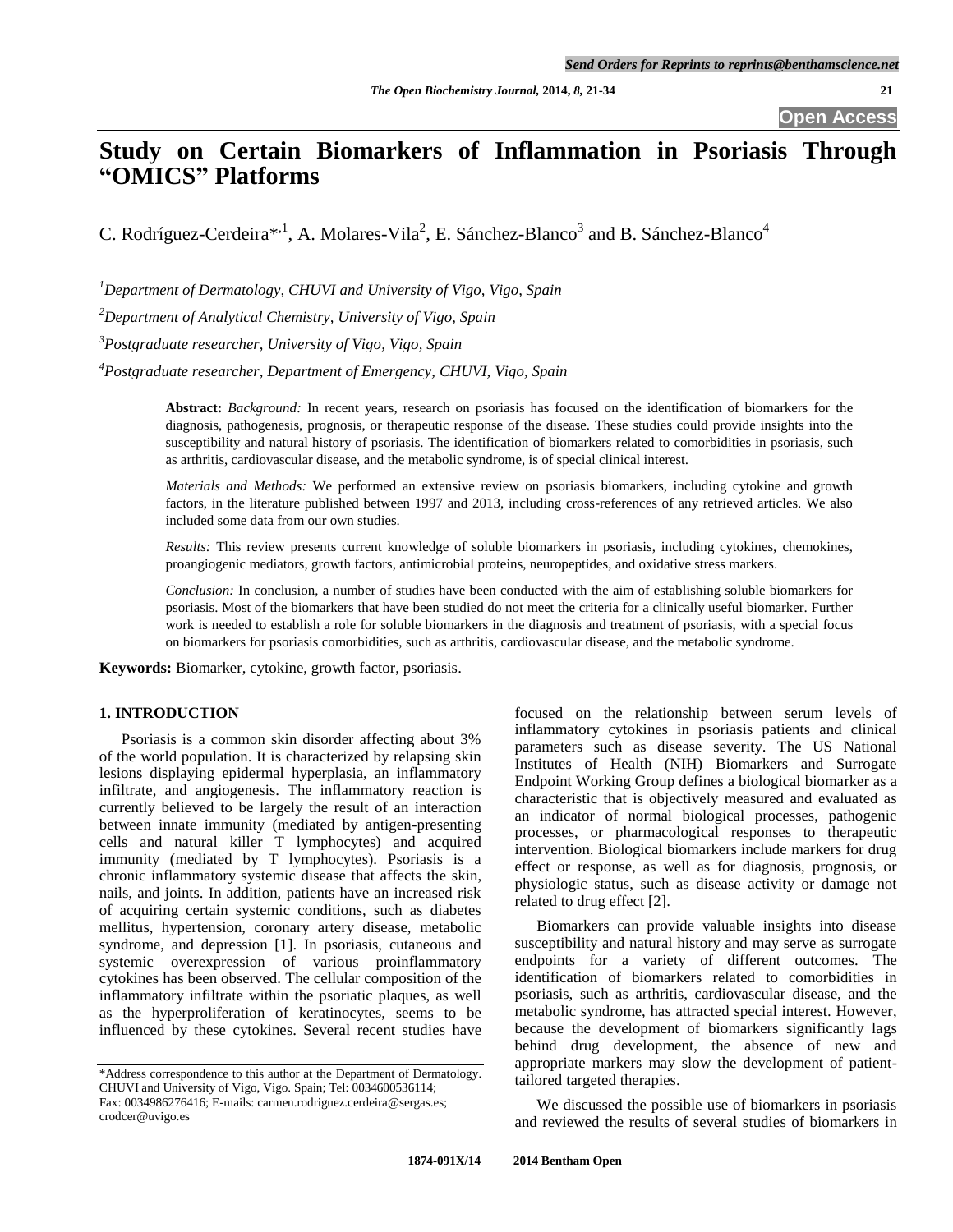the pathogenesis, diagnosis, and treatment of both the inflammatory and dermatologic aspects of psoriatic disease.

# **2. METHODOLOGY**

We searched the Cochrane Central Register of Controlled Trials (Central), Med-Line (PubMed), and Embase databases covering from 1997 to October 2013. We also examined references from selected articles. We included case series with 5 or more patients, cohort trials, and randomized controlled trials. Search terms used were biomarkers, psoriasis, cytokines, chemokines, proangiogenic mediators, growth factors, antimicrobial proteins, neuropeptides, and markers of oxidative stress. We also included some data from our own studies.

#### **3. RESULTS AND DISCUSSION**

# **3.1. General Characteristics of Psoriasis and First Biomarkers**

In psoriatic lesions, hyperproliferation and defective terminal differentiation of keratinocytes impair barrier formation; infiltration of activated immune cells leads to inflammation, and interactions between the 2 cell types perpetuate the disease [3, 4]. Transcriptome analyses have revealed approximately 1300 protein-coding genes with altered expression in psoriatic skin [5, 6].

Cytokine interactions (Fig. **1**) [7] in psoriasis have previously been reported, and a linear relationship is assumed between proximal inducers [interleukin (IL)-23, IL-12, and IL-15], production of interferon (IFN)-α and tumor necrosis factor (TNF) generated by type 1 T cells and dendritic cells (DCs), and downstream activation of numerous IFN-responsive genes through signal transducer and activator of transcription 1 (STAT1) [8]. However, cytokines account for only a small fraction of the more than 1300 protein-coding genes previously mentioned. IFN-α plays a key role in the stimulation and proliferation of T cells and in the formation of psoriatic skin [9]. IL-12 and IL-23 trigger T-helper cell activation and associated downstream responses within the type 1 pathway [10]. IL-23 activates Thelper cells, which subsequently produce IL-17 and IL-22 [11]. IL-15 is a proinflammatory cytokine that induces T-cell proliferation and skin hyperplasia [12]. The high levels of TNF- $\alpha$ , IFN- $\alpha$ , IL-2, IL-6, IL-8, IL-12, and leukemia inhibitory factor (LIF)-1 and the reduced levels of IL-1, IL-4, IL-5, and IL-10 in psoriatic skin lesions suggest that psoriasis is a type 1 immune response disease [13].

Flisiak *et al*. [14] have confirmed an association between plasma IL-18 concentration and psoriasis severity, and have shown that combined measurement of IL-18 and TGF- $\beta$ 1 in plasma can be considered as a possible biomarker of psoriasis activity.

Another study has reported a significant correlation between the extent of skin lesions, psoriasis area severity index (PASI), and IL-18 levels in plasma of patients with psoriasis [15].



**Fig. (1).** Metabolic pathway of Cytokines in humans.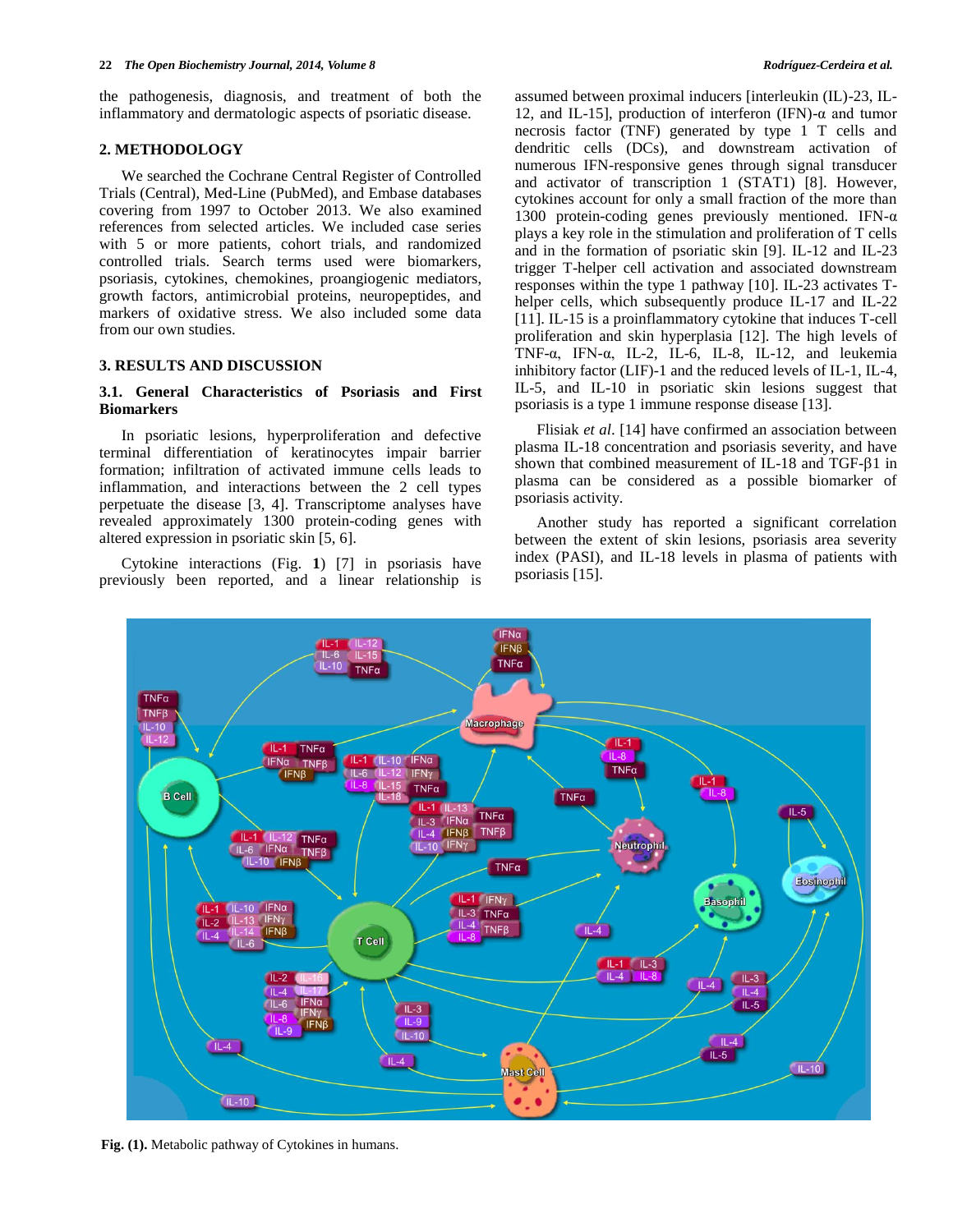The transcription factors STAT1, STAT3, and nuclear factor- $\kappa$ B (NF- $\kappa$ B) are activated in psoriasis. IFNs act as upstream activator for STAT1, and TNF or IL-1 for NF- $\kappa$ B; however, more recently discovered cytokines such as IL-20 and IL-22 also have been found to activate the STAT and  $NF$ - $\kappa$ B pathways [16, 17].

Keratinocyte-derived cytokines such as platelet-derived growth factor (PDGF) and vascular endothelial growth factor (VEGF) influence the growth of supporting stromal cells. Activated stromal cells overproduce factors such as keratinocyte growth factor (KGF) that can induce the proliferation of keratinocytes [18]. Many immune-derived cytokines, including IL-1, IL-6, IL-17, IL-19, IL-20, IL-22, TNF, and IFNs, also regulate keratinocyte proliferation, some of which serve as alternative mitogens for this cell type. Antagonism of TNF, IL-12, and/or IL-23 (p40) cytokines with antibodies or fusion proteins can repress the activated pathways [3]. IL-6 contributes to the development of type 2 diabetes [19] and cardiovascular disease [20], IFNα may be a regulator of atherosclerosis [21], and C-reactive protein (CRP) is a risk factor for cardiovascular disease [22]. IFN-α [23, 24], IL-6 [25, 26], and CRP [27, 28] expression levels are elevated in psoriasis and correlate with disease severity to varying degrees. Rocha-Pereira *et al*. [29] have shown an association of psoriasis with inflammation, as indicated by higher levels of the inflammatory markers such as CRP, haptoglobin, fibrinogen, and C3 and C4, which increase with severity of disease. Rocha-Pereira *et al*.

proposed that haptoglobin and CRP can be used as markers of psoriasis. It has also been proposed that the preferential association between DCs and psoriatic epidermal CD4<sup>+</sup> T cells (Fig. **2**) [7] may lead to the stimulation and subsequent clonal expansion of epidermal

 $CD8<sup>+</sup>$  T cells. Along with  $CD4<sup>+</sup>$  T cells and DCs,  $CD8<sup>+</sup>$  T cells are key players in the production of proinflammatory cytokines that have been implicated in psoriasis [30].

Leptin stimulates proinflammatory cytokine release through its effects on the innate and adaptive immune systems; therefore, while leptin serves an important role in infection resistance, overnutrition can contribute to a chronic, proinflammatory state [31, 32]. Another adiposederived protein, adiponectin, exhibits anti-inflammatory properties and tends to be lower in individuals with psoriasis [33, 34].

Marchetti *et al*. [35] showed that ubiquitous expression of the caspase-cleaved form of the Src tyrosine kinase LYN (v-yes-1 Yamaguchi sarcoma viral related oncogene homolog) induces a skin inflammatory syndrome that recapitulates the main, if not all, features of human psoriasis. An analysis of Lyn expression in human psoriatic skin biopsies showed the presence of a cleaved form of Lyn, which correlates with caspase-1 and caspase-7 activation. The cleavage of caspase-1 has been already reported in human psoriasis biopsies [36]. In addition, Lamkanfi *et al*. [37] established that apoptotic executioner caspase-7 is



**Fig. (2).** Metabolic pathway of Inflammatory Response in humans.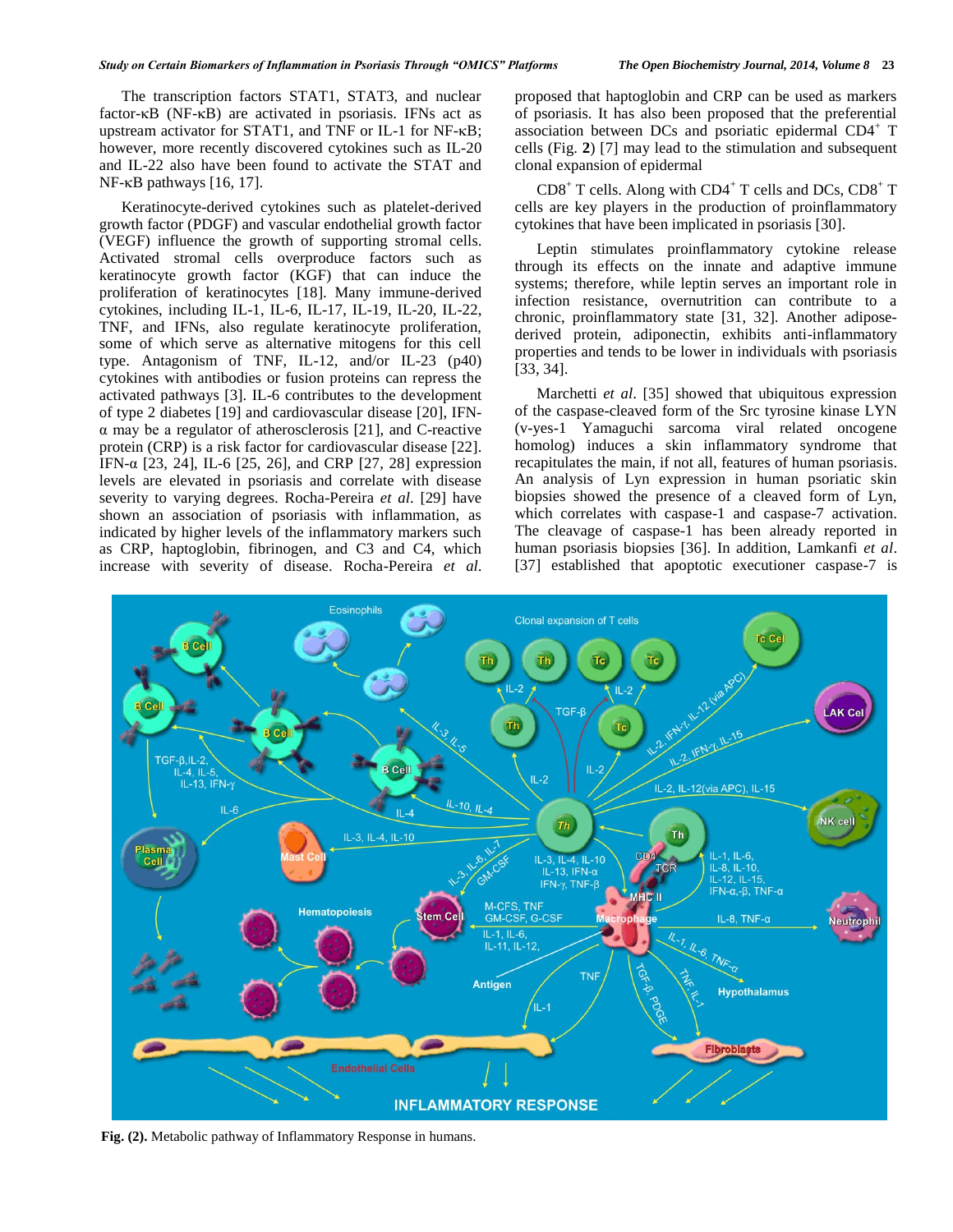directly activated by caspase-1 during an inflammatory process, reinforcing the concept of a cross talk between these 2 classes of caspases. Ayli *et al*. [38] found that Src tyrosine kinases are activated in hyperproliferative epidermal disorders, including psoriasis.

Cells respond to heat shock or stress by producing heat shock proteins (HSPs), which play an important role in the immune and inflammatory responses of the skin, including in psoriasis. One study reported significantly higher expression of HSP60 in guttate and plaque psoriasis than in normal skin. Increased expression of Toll-like receptor 4 (TLR4) has been found in guttate psoriasis, suggesting that TLR4 may be related to the pathogenesis of this disease [39]. HSP27 induced synthesis of IL-12 in immature DCs has also been reported [40].

Gisondi *et al*. [41] found that serum levels of chemerin, resistin, and CRP were significantly higher in patients with chronic plaque psoriasis compared with controls and this was independent of age, sex, body mass index, and metabolic comorbidities. Further, there is a linear correlation between resistin, chemerin, and CRP. Chemerin levels were higher in patients with psoriatic arthritis (PsA) than in those without PsA. Chemerin was linearly correlated with CRP and resistin, but not with psoriasis severity as measured by PASI or body surface area. Chemerin is primarily a chemotactic protein that recruits macrophages and plasmocytoid DCs expressing the ChemR23 receptor at sites of inflammation [42]. Some chemerin isoforms may exert anti-inflammatory activities [43]. Chemerin is crucial for the recruitment of plasmocytoid DCs in the early phase of developing psoriatic lesions, and it is mostly released by dermal fibroblasts and activated by neutrophil-derived elastases [44]. On the other hand, resistin is an adipokine initially related to insulin resistance in rodents. High plasma levels of resistin have been associated with endothelial dysfunction, proatherogenic inflammatory markers, and increased cardiovascular risk [45]. CRP elevation is associated with psoriasis inflammation because CRP levels decrease when psoriasis is successfully treated. This has been observed after treatment with narrow-band ultraviolet B (UVB), cyclosporine, and anti-TNF-α agents [46]. Last, visfatin is a novel 52-kDa adipokine that shows insulin-like effects and has been associated with atherosclerosis and plaque destabilization [47]. It is a proinflammatory cytokine, produced by macrophages in visceral adipose tissue, that up-regulates the production of IL-6, IL-1 $\beta$ , and TNF- $\alpha$  in human monocytes [48]. Visfatin gene expression is increased both in psoriatic skin samples and in peripheral blood cells of severely affected psoriasis patients [49]. Visfatin was found to be higher in patients than in controls and, unexpectedly, to increase after infliximab therapy. Tilg and Moschen [50] proposed that at higher concentrations, visfatin can also induce the expression of anti-inflammatory cytokines such as IL-10 and IL-1 receptor antagonists. Therefore, increased visfatin level could exert an anti-inflammatory effect.

According to the National Institutes of Health Biomarkers Definitions Working Group, a biomarker is "a characteristic that is objectively measured and evaluated as an indicator of normal biological processes, pathogenic processes, or pharmacologic responses to a therapeutic intervention". Biomarkers can be divided into three categories: type 0 biomarkers, that correlate longitudinally with the severity of the disease; type I biomarkers, that reflect the effect of an intervention according to the mechanism of action of the therapy itself; and type II biomarkers, that are surrogate endpoints for a therapy They can be represented by soluble, cellular, tissue-associated, or genetic markers. We summarized the most important biomarkers in Table **1** [51].

#### **3.2. Biomarker Selection Using Genomic and Transcriptomic Tools**

Quekenborn-Trinquet *et al*. [52], using cDNA array and kinetically monitored reverse transcriptase polymerase chain reaction (RT-PCR), compared the gene expression profiles of plaque psoriasis at different anatomical sites for both symmetrical and asymmetrical diseases. They identified 3 novel psoriasis markers, namely SPRR2C (a marker of abnormal keratinocyte differentiation), MX2 (transcription factor involved in mediating the proinflammatory effects of IFN-γ), and CYC1 (belonging to cytochrome c family), indicating the high energy requirement of highly proliferating epidermis of psoriatic lesions and transcriptional deregulation of proapoptotic factors [53]. A statistically based meta-analytic approach systematically combines microarray studies from different patient populations and laboratories to provide a single estimate of the overall differential expression level for each gene. In particular, a meta-analysis was conducted on 5 microarray data sets, namely, Meta-Analysis Derived (MAD) transcriptome, including 193 pairs from lesional (LS) and nonlesional (NL) skin of psoriasis patients [54]. The MAD-3 transcriptome was obtained from patients with "plaque-type," "chronic," and "moderate to severe" psoriasis, while the MAD-5 study also included patients with "mild to severe" disease, suggesting that these results represent the transcriptome from a range of severity with broad applicability across the many types of this disease. In the MAD-5 transcriptome, 677 genes were up-regulated and 443 genes were down-regulated in LS skin compared with NL skin. In the MAD-3 transcriptome, a greater number of differentially expressed genes were found (1084 up-regulated and 748 down-regulated). Analysis of differentially expressed genes, obtained using Ingenuity Pathway Analysis software, identified several key cytokine pathway genes (e.g., IL-17 and IFN- $\alpha$ ) and other important genes such as those involved in the atherosclerosis signaling and fatty acid metabolism pathways. The overall importance of IL-17 signaling in psoriasis is highlighted by several recent studies in which major improvements in psoriasis were seen in clinical trials using IL-17 antagonists [55-57]. However, the largest difference detected in profiles extracted from Ingenuity software of the MAD-3 transcriptome was in the atherosclerosis signaling pathway. This association is of interest in light of the well-established link between moderate-to-severe psoriasis and a significantly increased risk of cardiovascular disease [58-60]. In addition, MAD-3 list identified several up-regulated genes, such as protein tyrosine phosphatase non-receptor type 22 (*PTPN22*), which is a psoriasis risk gene with polymorphisms associated with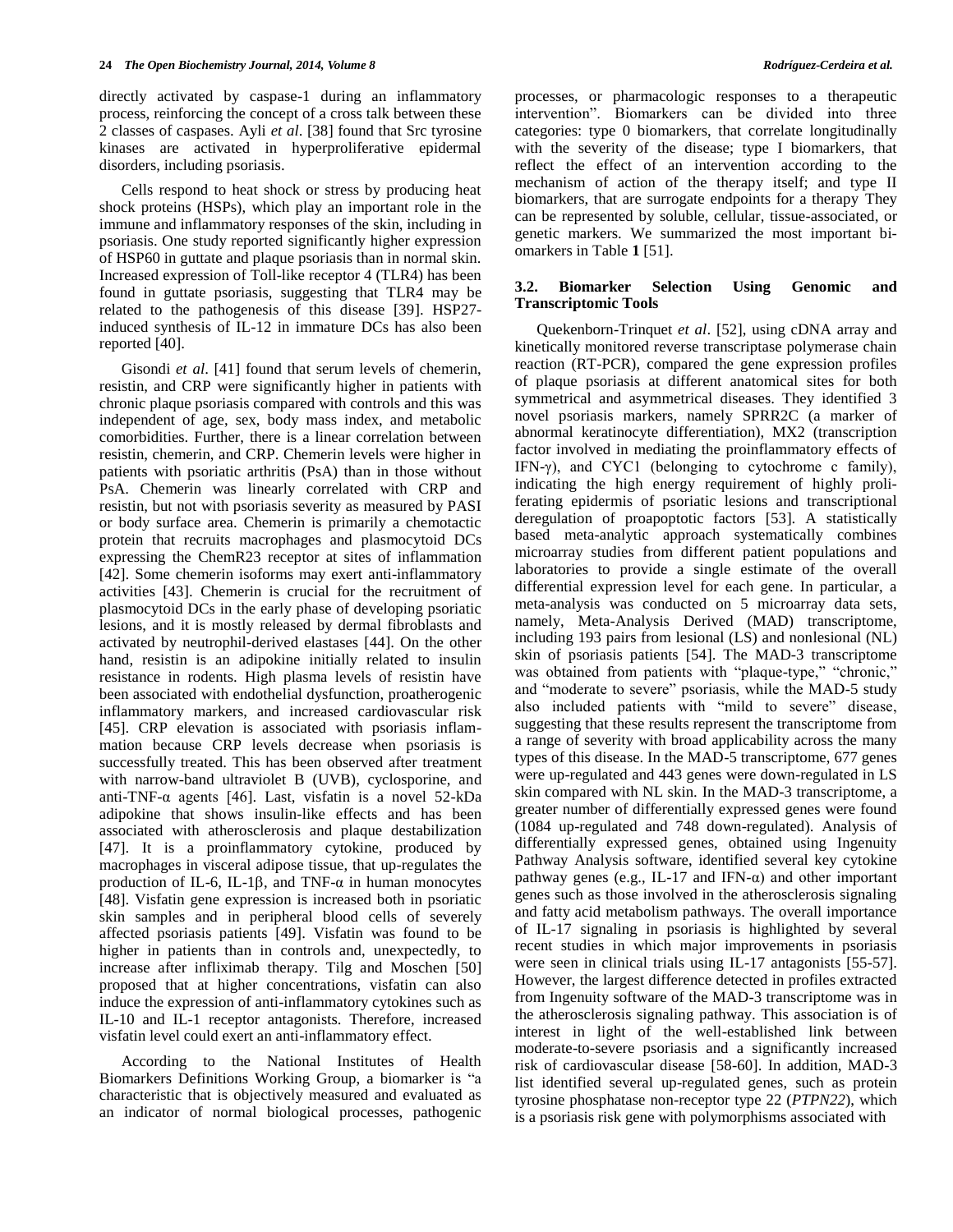# **Table 1. Biomarkers in Psoriasis**

| Different Categories of Biomarkers in Psoriasis |                                                                                                         |                                             |                                 |  |
|-------------------------------------------------|---------------------------------------------------------------------------------------------------------|---------------------------------------------|---------------------------------|--|
| <b>Biomarkers and Biological Sample</b>         | <b>Name/Function</b>                                                                                    | <b>Associated Disease</b><br>(Clinical Use) | <b>Clasification</b><br>(Types) |  |
| Tissue associated                               |                                                                                                         |                                             |                                 |  |
| K1, K6, K10, K16                                | Keratins                                                                                                | Psoriasis                                   | $\overline{0}$                  |  |
| <b>VEGF</b>                                     | Vascular endothelial growth factor                                                                      | Psoriasis                                   | 0, 1                            |  |
| S100A8/A9                                       | S100 calcium-binding proteins                                                                           | Psoriasis                                   | $\mathbf{0}$                    |  |
| $IL-6$                                          | Proinflammatory cytokines                                                                               | Psoriasis                                   | $\boldsymbol{0}$                |  |
| $IL-8$                                          |                                                                                                         | Psoriasis                                   | $\mathbf{0}$                    |  |
| $IL-18$                                         |                                                                                                         | Psoriasis                                   | $\boldsymbol{0}$                |  |
| TNF- $\alpha$                                   |                                                                                                         | Psoriasis                                   | $\mathbf{0}$                    |  |
| IFN- $\gamma$                                   | Th1 y Th17 cytokines                                                                                    | Psoriasis                                   | 0, 1                            |  |
| $IL-17$                                         |                                                                                                         | Psoriasis                                   | 0, 1, 2                         |  |
| $IL-22$                                         |                                                                                                         | Psoriasis                                   | $\boldsymbol{0}$                |  |
| TLR4                                            | Toll-like receptor 4                                                                                    | Guttate psoriasis                           | $\overline{?}$                  |  |
| Oxidative stress markers (eg, oxidised LDL)     | Lipid peroxidation                                                                                      | Psoriasis/PsA                               | $\boldsymbol{0}$                |  |
| Src tyrosine kinase LYN                         | LYN (v-yes-1 Yamaguchi sarcoma viral<br>related oncogene homolog) Caspase-1 and<br>caspase-7 activating | Psoriasis/PsA                               | 0, 2                            |  |
| Soluble biomarkers                              |                                                                                                         |                                             |                                 |  |
| Serum/plasma                                    |                                                                                                         |                                             |                                 |  |
| <b>CRP</b>                                      | C-reactive protein, acute-phase reactant                                                                | Psoriasis/PsA                               | 0, 2                            |  |
| Chemerin                                        | Chemotactic protein in inflamatory response                                                             | Psoriasis/PsA                               | 0, 2                            |  |
| <b>ESR</b>                                      | Erytrocyte sedimentation rate                                                                           | Psoriasis                                   | 0, 1, 2                         |  |
| <b>VEGF</b>                                     | Vascular endothelial growth factor                                                                      | Psoriasis                                   | $\boldsymbol{0}$                |  |
| $hBD-2$                                         | $\beta$ -defensin-2                                                                                     | Psoriasis                                   | $\boldsymbol{0}$                |  |
| S100A8/A9                                       | S100 calcium-binding proteins                                                                           | Psoriasis                                   | $\boldsymbol{0}$                |  |
| $IL-6$                                          | Proinflammatory and chemotactic cytokine                                                                | Psoriasis/PsA                               | $\boldsymbol{0}$                |  |
| $\rm IL\text{-}8$                               |                                                                                                         | Psoriasis                                   | $\boldsymbol{0}$                |  |
| $IL-18$                                         |                                                                                                         | Psoriasis                                   | $\boldsymbol{0}$                |  |
| TNF- $\alpha$                                   |                                                                                                         | Psoriasis                                   | $\boldsymbol{0}$                |  |
| IFN- $\gamma$                                   | Th1/Th17 cytokines                                                                                      | Psoriasis                                   | 0, 1                            |  |
| $IL-17$                                         |                                                                                                         | Psoriasis                                   | 0, 1, 2                         |  |
| $IL-22$                                         |                                                                                                         | Psoriasis                                   | $\boldsymbol{0}$                |  |
| $TGF-\beta1$                                    | Transforming growth factor- $\beta$ 1                                                                   | Psoriasis                                   | $\boldsymbol{0}$                |  |
| Leptin                                          | Adipokines, proinflammatory functions                                                                   | Psoriasis                                   | $\boldsymbol{0}$                |  |
| Resistin                                        |                                                                                                         | Psoriasis                                   | $\boldsymbol{0}$                |  |
| Cell subsets                                    |                                                                                                         |                                             |                                 |  |
| Th1                                             | T helper subsets                                                                                        | Psoriasis                                   | $\boldsymbol{0}$                |  |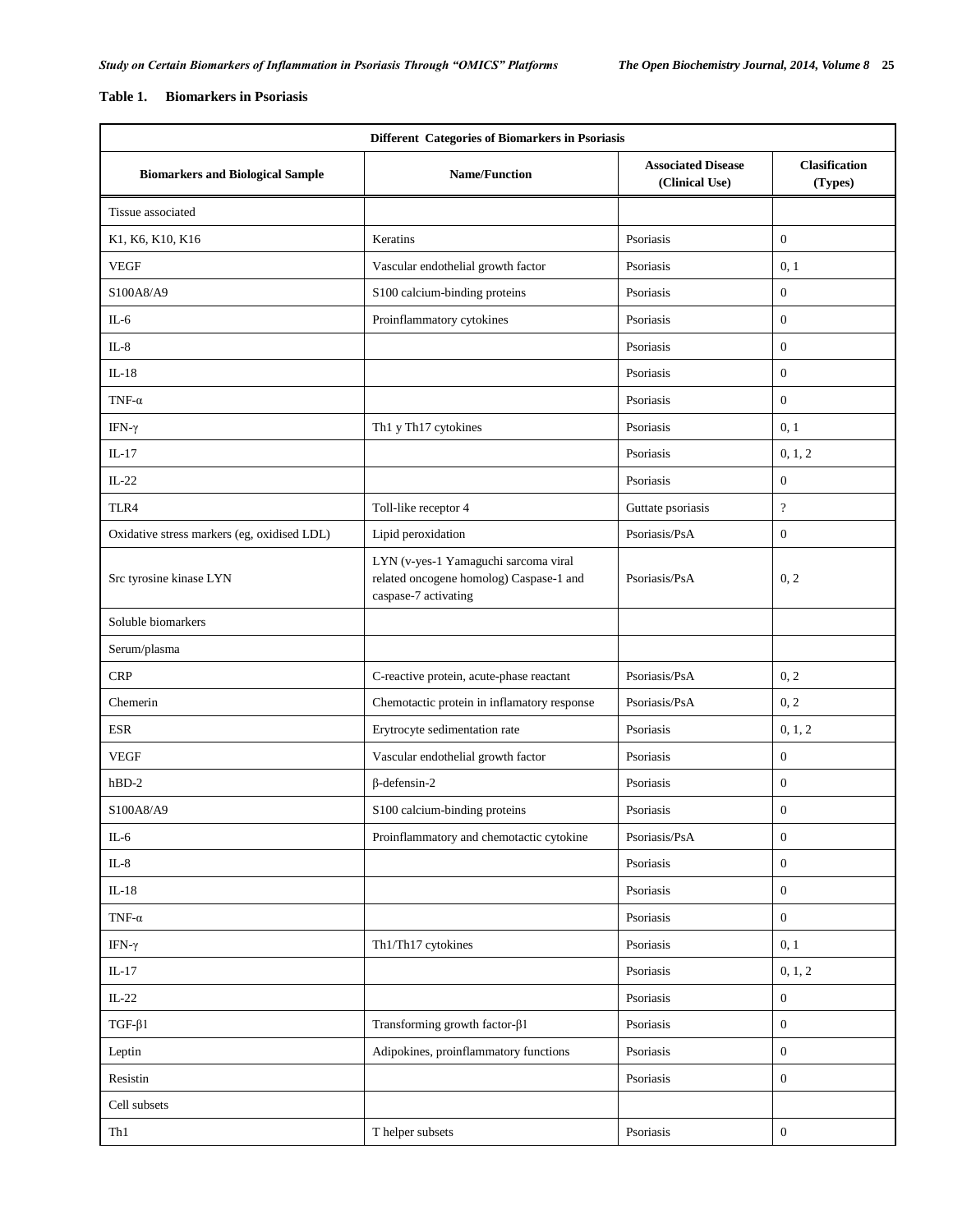| Different Categories of Biomarkers in Psoriasis |                               |                                             |                                 |  |
|-------------------------------------------------|-------------------------------|---------------------------------------------|---------------------------------|--|
| <b>Biomarkers and Biological Sample</b>         | <b>Name/Function</b>          | <b>Associated Disease</b><br>(Clinical Use) | <b>Clasification</b><br>(Types) |  |
| Th17                                            |                               | Psoriasis                                   | $\overline{0}$                  |  |
| Th22                                            |                               | Psoriasis                                   | $\overline{0}$                  |  |
| NKT cells                                       | Natural killer T cells        | Psoriasis                                   | $\overline{0}$                  |  |
| Genetic markers                                 |                               | Psoriasis                                   | $\overline{\mathcal{L}}$        |  |
| PSORS4 S100                                     | S100 calcium-binding proteins | Psoriasis                                   | $\boldsymbol{\mathcal{P}}$      |  |
| CNVDEFB4                                        | $\beta$ -defensin-2           | Psoriasis                                   | $\overline{\mathcal{L}}$        |  |
| SNPs $ll23r$                                    | Proinflammatroy cytokines     | Psoriasis                                   | $\boldsymbol{\mathcal{P}}$      |  |
| SNPs Il23a                                      |                               | Psoriasis                                   | $\boldsymbol{\mathcal{P}}$      |  |
| SNPs TNF- $\alpha$ encoding gene promoter       |                               | Psoriasis/PsA                               | $\overline{\cdot}$              |  |

**Abbreviation:** ? not included ; SNP, single-nucleotide; IL, interleukin; PsA, psoriatic arthritis

early-onset psoriasis, and cytochrome b5 reductase 2 (*CYB5R2*), which is involved in fatty acid metabolism. Several genes were also found to be down-regulated, including transmembrane protease serine 11E (*TMPRSS11E*), also called DECS1 [52]. TMPRSS11E expression is correlated with normal keratinocyte differentiation [61], and thus its reduction is consistent with the loss of normal keratinocyte differentiation that occurs in psoriasis. BTB and CNC homology 1, basic leucine zipper transcription factor 2 (*BACH2*) has been implicated as a type 1 diabetes risk factor by genome-wide association study [62], and may have a role in the response to viral antigens [63]. Cmer proto-oncogene tyrosine kinase (*MERTK*) may play a role in the clearance of apoptotic cells by antigen-presenting cells [64] or may act as an anti-inflammatory agent, potentially inhibiting unrestrained TLR activation [65]. Polymorphisms of peroxisome proliferator-activated receptor

 $\gamma$  (PPAR $\gamma$ ) have been found in a cohort of psoriatic arthritis [66]. PPARβ/δ activation, which can be antagonistic to PPARβ, has been observed in psoriatic skin [67], and activation of PPAR $\beta$ / $\delta$  was shown in a psoriasis-like mouse model of disease [68]. High expression levels of the abovementioned genes were all confirmed by RT-PCR (Table **2**).

Among classifier genes, *TCN1* (transcobalamin 1/HAPTOCORRIN) anchors are consistently closely related to LS skin across different studies. This gene encodes a member of the vitamin B12-binding protein family, cobalamin metabolic process, which is found in neutrophilic granules. TCN1 has shown linkage to serum insulin concentrations in impaired glucose tolerance [69]. TCN1 protein was also increased in the synovium of rheumatoid arthritis [70] and was significantly associated with cholesterol levels or statin response [71], which may provide a predisposing link between skin inflammation and high

**Table 2. Biomarkers Differentially Expressed in Psoriasis Patients Compared with Both Non Lesional Skin**

| <b>Psoriatic Skin</b>                                                                                                                             | <b>Non Lesional Skin</b>                                                         |  |
|---------------------------------------------------------------------------------------------------------------------------------------------------|----------------------------------------------------------------------------------|--|
| SPRR2C (A marker of abnormal keratinocyte differentiation)                                                                                        |                                                                                  |  |
| MX2 (transcription factor involved in mediating the proinflammatory effects of IFN- $\gamma$ )                                                    |                                                                                  |  |
| CYC1 (belonging to cytochrome C family                                                                                                            | TMPRSS11E expression (is correlated with normal<br>keratinocyte differentiation) |  |
| $PPAR\beta/\delta$ (Polymorphisms of peroxisome proliferator-activated receptor)                                                                  |                                                                                  |  |
| TCN1 (transcobalamin 1/HAPTOCORRIN)                                                                                                               |                                                                                  |  |
| KYNU (Kynureninase)<br>MUC7 (Mucin 7)<br>CLDN8 (Claudin 8)                                                                                        | Etanercept "molecular scar"<br>Driving the good evolution of disease             |  |
| (S100A12) (S100 calcium binding protein A12)                                                                                                      |                                                                                  |  |
| SERPINB3 (Serpin peptidase inhibitor clade B member 3)                                                                                            |                                                                                  |  |
| KNYU (enzyme involved in the biosynthesis of nicotinamide adenine dinucleotide<br>(NAD) cofactors from tryptophan through the kynurenine pathway) |                                                                                  |  |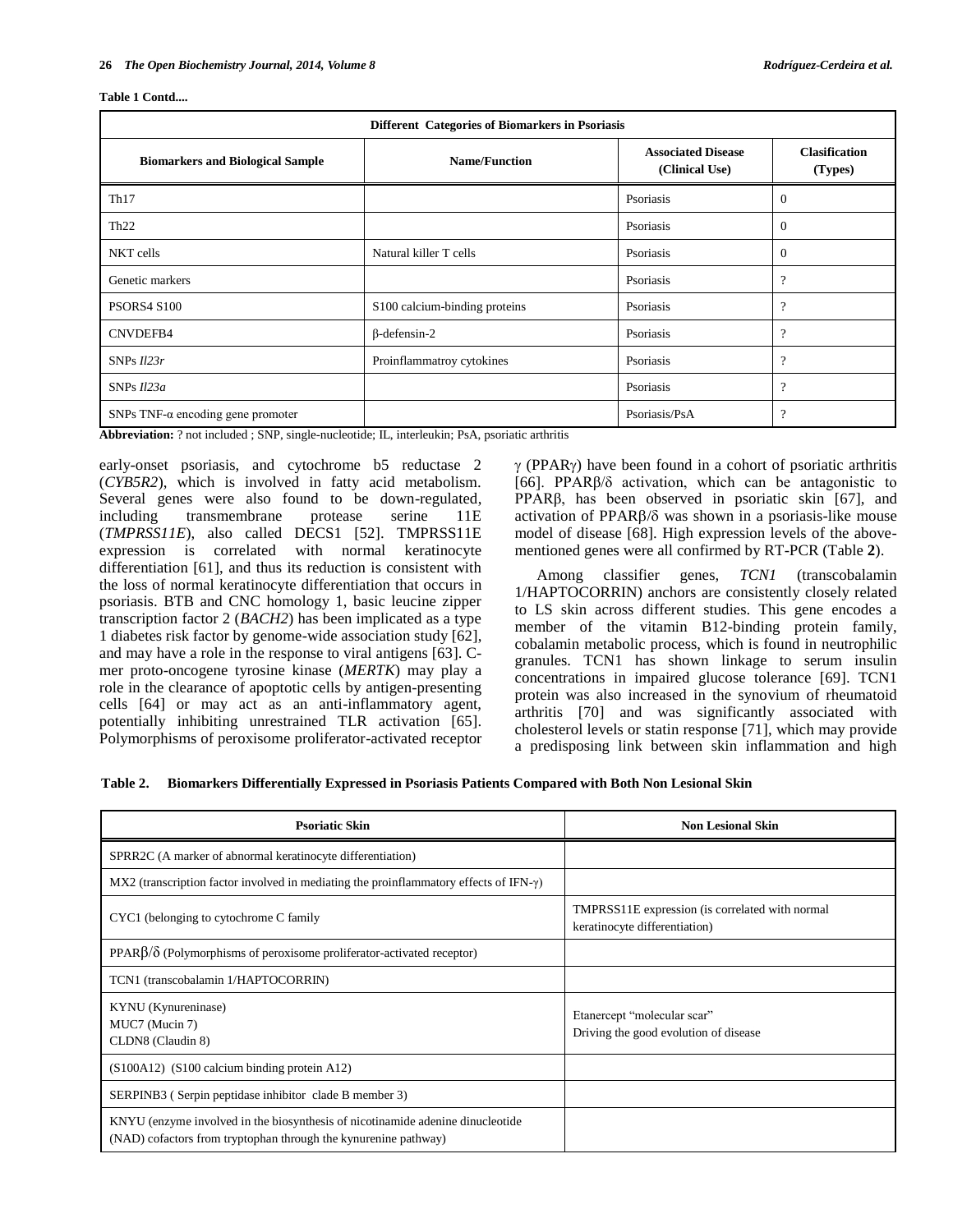cholesterol. Several genes in the psoriasis classifier, kynureninase (*KYNU*), mucin 7 (*MUC7*), and claudin 8 (*CLDN8*), were part of the etanercept "molecular scar" previously reported by Suárez-Fariñas *et al*. [72]. The molecular scar represents a group of genes that are still expressed at the end of 12 weeks of successful treatment with etanercept, an anti-TNF agent used for psoriasis, at the time point where there was complete clinical resolution and no visible skin inflammation. KYNU is an enzyme involved in the biosynthesis of nicotinamide adenine dinucleotide (NAD) cofactors from tryptophan through the kynurenine pathway. Robertson *et al*. [73] have recently identified several genes in the classifier as top genes harboring differential methylation sites in psoriasis versus normal skin, namely, S100 calcium binding protein A12 (*S100A12*), serpin peptidase inhibitor clade B member 3 (*SERPINB3*), and *KNYU*. The *S100A12* gene is a highly inflammatory molecule that binds to the receptor for advanced glycation end products (RAGE) and is increased in inflammatory DCs and keratinocytes in response to inflammatory cytokines such as IL-17, TNF- $\alpha$ , and IFN- $\alpha$  [74, 75]; it exhibited the

largest increase in expression.

Suárez-Fariñas *et al*. [59] conducted a gene set enrichment analysis and obtained results similar to those of previous reports [5, 76, 77]. Suárez-Fariñas *et al*. [59] and Gudjonsson *et al*. [78] reported 15 genes showing highly differential expression patterns, including up-regulated genes such as *S100A12*, *SERPINB4/SERPINB3*, and *IL-8* and down-regulated genes such as betacellulin (*BTC*), WNT inhibitory factor 1 (*WIF1*), thyroid hormone responsive (*THRSP*), and WD repeat domain 72 (*WDR72*). Suárez-Fariñas *et al*. [59] have also confirmed many up-regulated genes involved in signaling pathways believed to be central in psoriasis pathogenesis, including the IFN-α, TNF-α, and IL-17 signaling pathways. Some of the specific up-regulated genes include 2-5-oligoadenylate synthetase-like (*OASL*), chemokine C-X-C motif ligand 1 (*CXCL1*), *STAT1*, and myxovirus resistance 1 (*MX1*) belonging to the IFN-α signaling pathway; aldo-keto reductase family 1 member B10 (*AKR1B10*), IL-1 family member 9 (*IL1F9*), and *CXCL9* belonging to the TNF signaling pathway; and chemokine C-C motif ligand 20 (*CCL20*) and *IL-8* belonging to the IL-17 signaling pathway [79, 80]. Another identified gene was renin (*REN*), which is involved in the reninangiotensin signaling pathway that ultimately leads to aldosterone release, vasoconstriction, and an increase in blood pressure, thus suggesting the involvement of this gene in the enhanced plasma renin activity and increased urinary aldosterone excretion observed in psoriatic patients [81]. Cytotoxic T-lymphocyte-associated protein 4 (*CTLA4*) gene, listed under metabolic disorder and diabetes in the metabolic disease functional pathway, is involved in negative regulation of T-cell proliferation as well as regulatory T-cell differentiation and immune response. In psoriasis-like murine skin, the induction of T-regulatory cells involving CTLA4 signaling is one of the mechanisms for the therapeutic action of psoralen plus long-wave UV, a wellestablished psoriasis treatment [82]. TLR3 has a fundamental role in pathogen recognition and activation of innate immunity and it is expressed in the keratinocytes of normal, nonlesional, and psoriatic skin and in monocyte-derived DCs [83]. The interaction of TLR3 with its ligand can result in keratinocyte activation and the release of proinflammatory cytokines  $TNF-\alpha$  and IL-8 [84], and TLR3 signaling generally activates numerous IFN- and TNF-stimulated gene products that are also up-regulated in psoriasis. However, because of the extensive overlap in regulated genes, activation of signaling by TLR3 cannot be definitively determined.

IL-12/IL-23 has been shown to be involved in psoriasis. The activation of IFN- $\alpha$  signaling in lesional skin of psoriatic patients has been confirmed by genomic profiling [5]. Increased expression of mRNAs encoding the p19 and p40 subunits of IL-23 has been found in lesional skin of psoriatic patients  $[85, 86]$ , showing that IL-1 $\beta$  was constitutively expressed by keratinocytes *in vivo* and overexpressed in lesional skin. Boniface *et al*. [87] demonstrated that oncostatin M (OSM), a member of the IL-6 family of cytokines, was a potent keratinocyte activator similar to TNF- $\alpha$ , IL-1, IL-17, and IL-22. They also showed that OSM was associated with cutaneous inflammatory responses. IL-22, an effector cytokine mainly produced by T cells, and IL-17 were found to mediate cross talk between the immune system and epithelial cells and might have essential functions in host defense and the pathogenesis of psoriasis [12].

Yao *et al*. [77] conducted a large-scale study, using Affymetrix® whole genome U133 plus v2.0 array platform, to profile a large panel of paired lesional and nonlesional skin biopsies from psoriatic patients. They showed that (i) mRNAs of type I IFN family members are up-regulated in lesional skin but not in nonlesional skin (except IFN-a5 and IFN-k); (ii) the IFN- $\alpha/\beta$  signaling pathway is the most significantly activated pathway in lesional skin compared with both nonlesional skin and skin from healthy donors; (iii) there is a prevalent and robust overexpression of a large panel of type I IFN-inducible genes in lesional skin (but not in nonlesional skin) of the majority of the psoriatic patients examined in the study; (iv) plasmacytoid DCs, which are natural IFN- $\alpha/\beta$ -producing cells, are present in lesional skin; and (v) IFN-stimulated gene 15 ubiquitin-like modifier (ISG15) and STAT1, STAT2 type I IFN–inducible proteins are overexpressed in lesional skin of psoriatic patients. Of the type I IFN-inducible genes overexpressed in lesional skin of psoriatic patients, STAT1 is a key component in forming the IFN-stimulated gene factor 3 (ISGF3) complex. ISGF3 is a heterotrimeric transcriptional factor complex that is formed upon the activation of the type I IFN receptor. It is composed of phosphorylated STAT1, STAT2, and IFN regulatory factor [88]. Upon translocation to the nucleus, ISGF3 activates the transcription of type I IFN–inducible genes [89]. IRF7 is the master regulator of the IFN- $\alpha/\beta$ -mediated immune response, and myeloid differentiation primary response 88 (MYD88) and IRF7 regulate the induction of  $CD8<sup>+</sup>$  T cell responses [90, 91]. IRF1 functions as a transcriptional activator of type I IFN–inducible genes [90]. MX1, MX2, and the 2'-5'-oligoadenylate synthetase (OAS) family members OAS1, OAS2, and OAS3 mediate resistance to virus infection. ISG15 is a ubiquitin-like protein that is conjugated to many cellular proteins upon activation by IFNα/β [92]. Ubiquitin-specific peptidase 18 (USP18), ubiquitinconjugating enzyme E2L 6 (UBE2L6), and HECT and RLD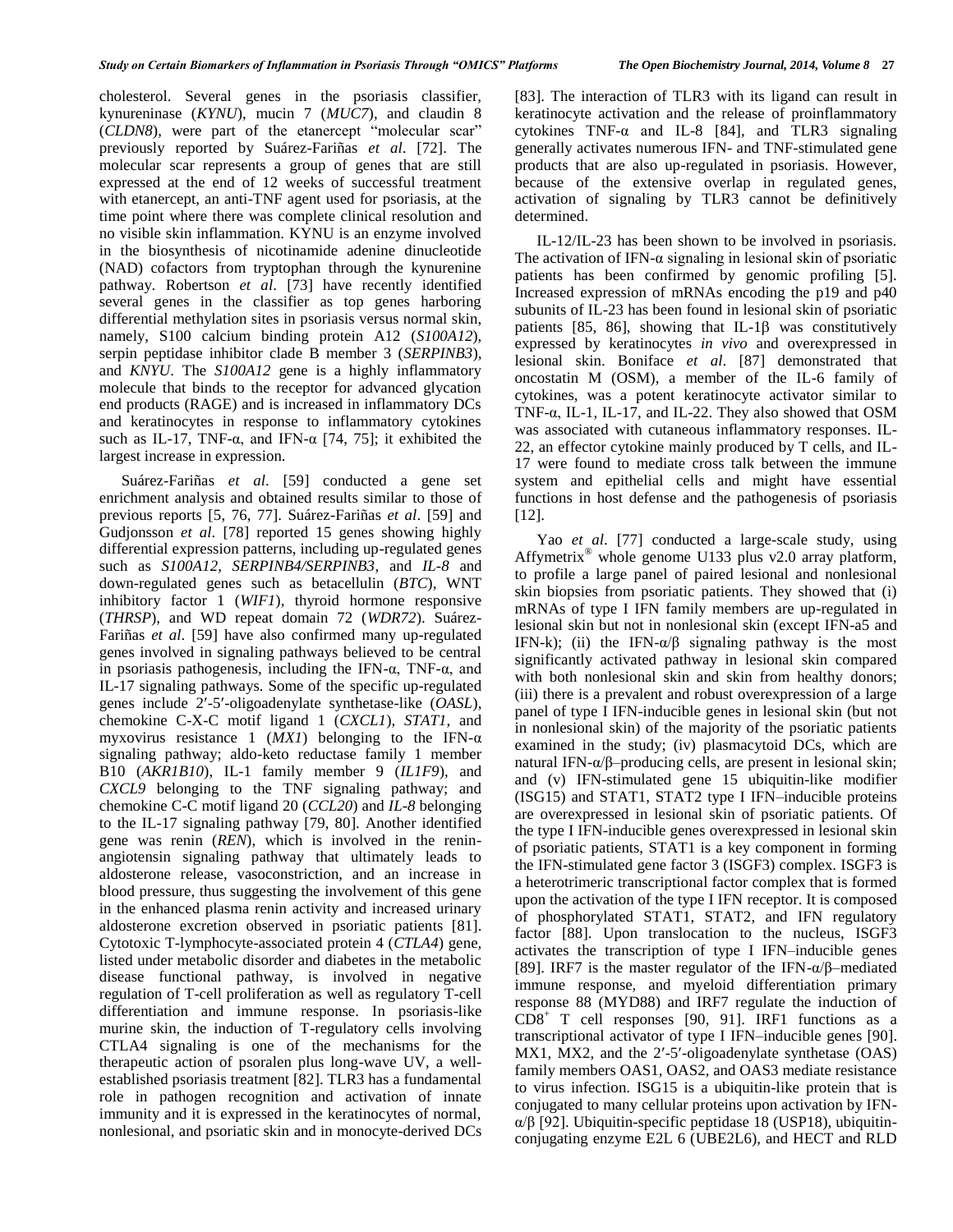domain containing E3 ubiquitin protein ligase 5 (HERC5) are all members of the ISG15 signaling pathway. Lysosomalassociated membrane protein 3 (LAMP3) and cluster of differentiation 83 (CD83) are DC marker genes.

Yao *et al*. [76] also showed that the mRNAs of TNF-α and TNF-α–inducible genes are overexpressed in lesional skin of psoriatic patients, and observed enrichment of myeloid DCs and CD4<sup>+</sup> T cells, as well as overexpression of IFN-α–inducible genes, in lesional skin of psoriatic patients. The mRNAs for IL-8 (a key chemoattractant for neutrophils) and IFN- $\alpha$  and TNF- $\alpha$ -inducible genes were not overexpressed in nonlesional skin compared with skin from healthy donors, whereas the same genes were overexpressed in lesional skin in a similar manner to the overexpression of mRNAs of type I IFN family members and type I IFN– inducible genes.

Another strategy was used by Nair *et al*. [93] by genotyping 438,670 single-nucleotide polymorphisms (SNPs) in 1409 European-ancestry psoriasis cases and 1436 controls. Psoriasis susceptibility has a genetic component, partly explained by the association between psoriasis and major histocompatibility complex (MHC) haplotypes bearing HLA-Cw6 [94] and SNPs near IL12B and IL23R3. Nair *et al*. [92] found that loci with confirmed association encode human leukocyte antigen-C chain (*HLA-C*); *IL23A*, *IL23R*, and *IL12B*, which are genes involved in IL-23 signaling; TNF-α-induced protein 3 (*TNFAIP3*) and TNFAIP3interacting protein 1 (*TNIP1*), genes that act downstream of TNF- $\alpha$  and regulate NF- $\kappa$ B signaling; and *IL4* and *IL13*, which are genes involved in the modulation of T-helper 2 immune responses [95].

#### **3.3. Epigenetics Unveils New Biomarkers**

Epigenetic mechanisms have thus recently emerged as a new putative link between genetic and environmental factors in the pathogenesis of psoriasis. These mechanisms include DNA methylation, histone modifications, as well as microRNA (miRNA) dysfunctions [96]. In mammalian cells, DNA methylation is catalyzed by DNA methyltransferases (DNMTs) with *S*-adenosyl-methionine as the methyl donor, and takes place almost exclusively at the 5-carbon position of cytosine residues within CpG pairs. In humans, 3 DNMT genes, *DNMT1*, *DNMT3a*, and *DNMT3b*, establish and maintain DNA methylation patterns [97]. Methylationsensitive genes implicated in the pathogenesis of lupus are aberrantly expressed in patients with psoriasis. The expression of genes such as *perforin* and the T-cell integrin leukocyte function-associated antigen-1 (*LFA-1*) was increased in the epidermis of psoriatic lesions [98, 99]. On the other hand, the promoter regions of *CDKN2B* (cyclindependent kinase inhibitor 2B; also known as p15) and *CDKN1A* (also known as p21) genes are hypomethylated in psoriasis, and colony counts of high-proliferative potential colony-forming cells (HPP-CFCs) in the bone marrow of patients with psoriasis are significantly lower than those of healthy controls [100]. In addition, the low colony formation of HPP-CFCs from bone marrow hematopoietic progenitor cells in psoriatic patients is closely correlated with the promoter methylation levels of the cyclin-dependent kinase inhibitor 2A (*CDKN2A*, also known as *p16*) gene in HPP-

CFCs cells [101]. Methylation of the *p16INK4a* gene promoter has been observed in 30% of patients with psoriasis, for whom disease activity (as measured using PASI score) was higher than in patients who did not exhibit *p16INK4a* methylation. In addition,  $p16^{INK4a}$  mRNA expression in the methylated group was significantly lower than that in the unmethylated group [102]. *p14ARF*, a gene homologous to *p16INK4a*, was also hypermethylated in psoriatic skin lesions, resulting in down-regulation of  $p14^{ARF}$  [103]. Aberrant DNA methylation was also observed in the *SHP-1* gene, which serves as a regulator of cell growth and proliferation and possesses 2 promoters. The *SHP-1* promoter 2 region was found to be significantly demethylated in keratinocytes from psoriatic lesions [104].

One of the best studied histone modifications is acetylation, which is the transfer of an acetyl group from acetyl coenzyme A to the lysine side chain in the acceptor histone, catalyzed by histone acetyltransferases (HATs). Histone acetylation occurring at specific loci results in an open chromatin state, allowing transcription factors access to DNA strands. Two highly homologous HATs, E1A binding protein P300 and cAMP-response element binding protein (CBP), as well as P300/CBP-associated factor (PCAF), form a large protein complex that has been proved to play critical roles in diverse cell processes, ranging from muscle differentiation to cancer [105]. Histone deacetylase 1 (HDAC1), a member of class I histone deacetylases, plays critical roles in cellular senescence, aging of the liver, myelination, and adult neurogenesis [106]. In addition, overexpression of the mRNA for HDAC1 was observed in psoriatic skin compared with skin from normal controls [107]. Silent mating type information regulation 2 homolog 1 (SIRT1) is a nicotinamide adenine dinucleotide (NAD<sup>+</sup>)dependent deacetylase involved in the process of gene expression, cellular metabolism, and cellular stress responses [108]. Recently, SIRT1 has been demonstrated to regulate keratinocyte proliferation and differentiation *in vitro*. In normal human keratinocytes, SIRT1 serves to inhibit proliferation and promote differentiation [109]. Zhang *et al*. [110] measured the global acetylation/methylation level of total histones in peripheral blood mononuclear cells (PBMCs) from patients with psoriasis vulgaris and healthy controls. They reported that, compared with normal controls, PBMCs from psoriatic patients' exhibit histone H4 hypoacetylation accompanied by up-regulated mRNA expression of HDAC1 and down-regulated expression of P300, CBP, and SIRT1. This study reports that the histone code is impaired in psoriasis vulgaris. Moreover, the mRNA expression level of SIRT1 is decreased in psoriatic patients' PBMCs compared with normal controls, suggesting that proliferation of keratinocytes in psoriasis results from decreased SIRT1 expression.

Methylation of histone lysine and arginine is associated with both active and inactive transcription. Lysine 4, 9, 27, 36, and 79 of histone H3 (H3K4, H3K9, H3K27, H3K36, and H3K79) and lysine 20 of histone H4 (H4K20) are the most commonly methylated loci to form mono-, di-, and trimethylation. SUV39H1 and SUV39H2 are the 2 enzymes responsible for H3K9 trimethylation, and H3K27 methylation is catalyzed by the Enhancer of zeste E(z) and its mammalian *Drosophila* protein homologue enhancer of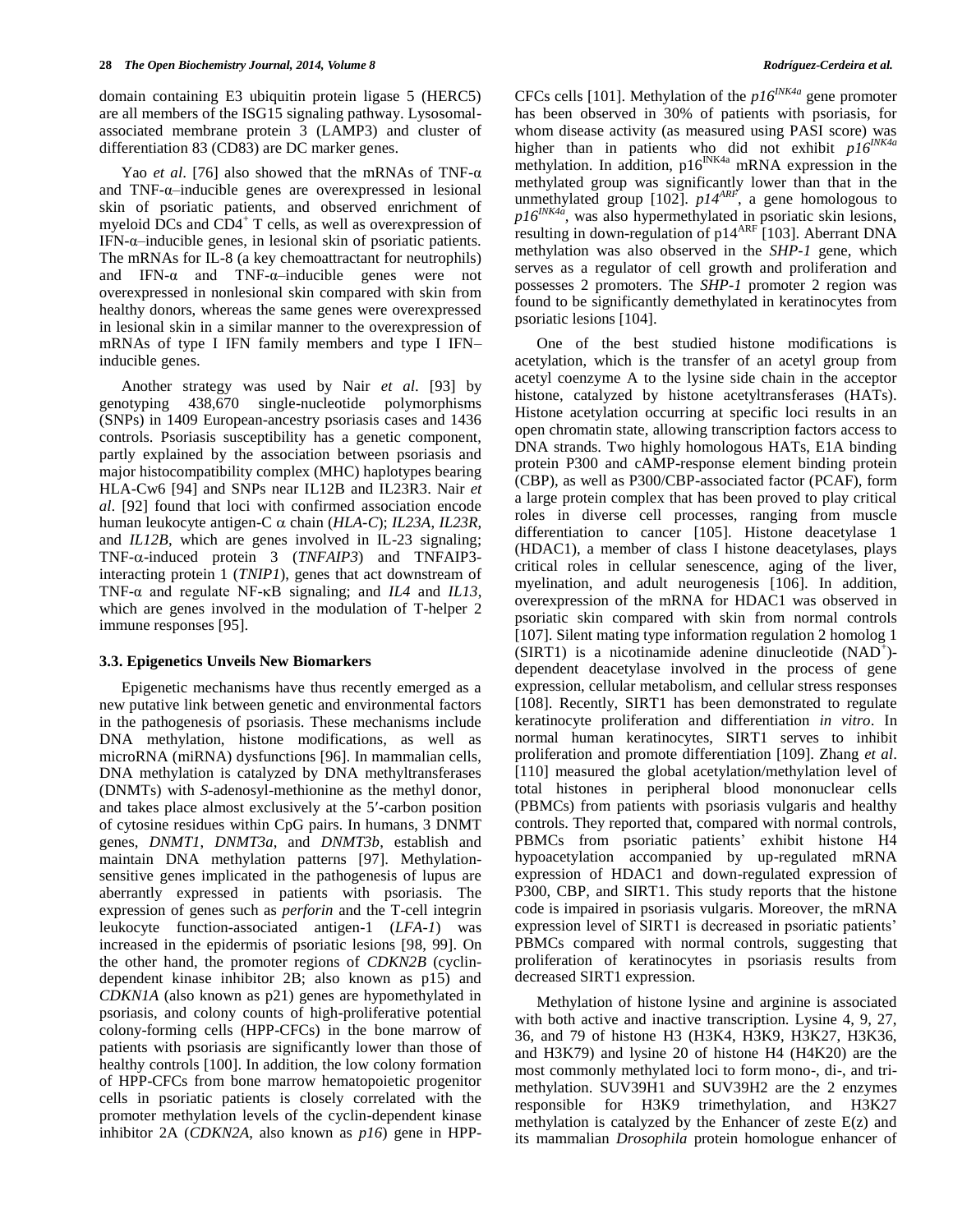zeste homolog 2 (EZH2), a member of polycomb group proteins associated with cell proliferation and cell cycle regulation) [111, 112]. In the study carried out by Zhang *et al*. [109], global H3K4 and H3K27 methylation levels did not exhibit significant differences between patients with psoriasis vulgaris and healthy controls, but SUV39H1 and EZH2 mRNA levels were both found to be up-regulated in psoriatic patients compared with normal controls, leading to the hypothesis that up-regulation of EZH2 plays certain roles in the pathogenesis of the disease.

MiRNAs are a class of short, regulatory RNAs that play critical roles in human development and disease pathogenesis [113-115]. MiRNA binding may result in translational repression or destabilization of the transcript, although it is still unclear which mechanism is dominant in metazoans [116, 117]. Joyce *et al*. [118] identified 80 known and 18 novel miRNAs that were differentially expressed by a fold change of 2 or more in involved or uninvolved psoriatic skin versus normal skin. The authors observed widespread expression of isomiRs (miRNA isoforms that differ at the 3 or 5' ends because of imperfect enzymatic processing) and other subproducts derived from known and novel miRNA loci and a low frequency of miRNA editing in both normal and psoriatic skin. These differentially expressed miRNAs are likely to influence many processes that are involved in psoriasis pathogenesis such as angiogenesis (miR-21, miR-31, miR-378), epidermal differentiation (miR-135b, miR-205, miR-203-AS), and inflammation (miR-142-3p). miR-142-3p displayed strong immunostaining, which is consistent with the previously described expression of miR-142-3p in hematopoietic tissues [119] and supporting a role in epidermal inflammation in psoriatic lesions. Other miRNAs that are abnormally expressed in psoriasis are miR-146a and miR-125b. Overexpression of miR-146a in psoriasis is controlled by the transcription factor  $NF$ - $\kappa$ B, and the  $NF$ - $\kappa$ B target genes *TRAF6* and *IRAK* are involved in regulating the TNF- $\alpha$  signaling pathway [120, 121], suggesting that miR-146a may control TNF- $\alpha$  signaling in the skin. Unlike miR-146a, miR-125b targets TNF-α directly for posttranscriptional repression and decreases its expression in psoriasis [122]. It is therefore believed that down-regulation of miR-125b may be associated with TNF- $\alpha$  overproduction in the process of skin inflammation. A novel interaction was identified between miR-221 ⁄ 2 and TIMP3, which may play an important role in the pathogenesis of psoriasis [123]. Another study [124] lends support that miR-142-3p/-5p, miR-146a/b, and miR-155 are likely to play a role in psoriasis. MicroRNA-155 is expressed in monocytes and macrophages acting as an inflammatory mediator [120, 124], and it has been reported that TNF- $\alpha$  stimulates miR-155 expression in synovial fibroblasts [125]. Furthermore, miR-155 is involved in a positive feedback loop in TNF- $\alpha$ production [126]. Further, Zibert *et al*. [123] have selected 4 more miRNAs, that is, miR-22, miR-24-1, miR-498, and miR-551a, that were down-regulated in involved and uninvolved psoriatic skin compared with healthy skin, pointing to a central role of these miRNAs in the skin of patients diagnosed with psoriasis, but further studies are necessary to know about its specific ontology.

Sonkoly *et al*. [127, 128] found that up-regulation of miR-203 in psoriatic plaques was concurrent with the downregulation of an evolutionarily conserved target of miR-203, suppressor of cytokine signaling 3 (SOCS-3), which is involved in inflammatory responses and keratinocyte functions. SOCS-3 deficiency leads to sustained activation of STAT3 in response to IL-6 [129], a cytokine present in the psoriatic lesions [5]. This suggests that the suppression of SOCS-3 by miR-203 in psoriatic lesions would in turn lead to constant activation of STAT3. Indeed, the psoriatic hyperplastic epidermis shows increased STAT3 activation, and constitutively active STAT3 in keratinocytes leads to the spontaneous development of psoriasis in transgenic mice [130]. Thus, the up-regulation of miR-203 may have important implications for psoriasis pathogenesis by preventing the up-regulation of SOCS-3 in response to cytokines. In addition to the modulation of inflammatory responses, SOCS-3 has also been implicated in the regulation of keratinocyte proliferation and differentiation. Overexpression of SOCS-3 has been shown to lead to final differentiation of keratinocytes and inhibit serum-stimulated proliferation of the cells [131]. MiRNA-mediated suppression of SOCS-3 expression in keratinocytes may therefore not only modulate cytokine signaling but also

# **3.4. A Step Beyond: Proteomics**

Two low-molecular-weight proteins strongly upregulated in psoriatic skin that were proven to be partially released by cells [132], "psoriasin" [133] and psoriasisassociated fatty acid-binding protein (PA-FABP) [134], point to a dysregulated fatty acid metabolism in psoriatic cells.

contribute to keratinocyte hyperproliferation and alteration in

keratinocyte differentiation in psoriatic plaques.

Plavina *et al*. [135] focused their investigations on plasma from psoriatic patients by using a combination of proteomics and peptidomics to detect increased concentrations of cytoskeletal proteins and their fragments in psoriatic plasma. Their results suggested disease-related cell leakage of these proteins and their increased proteolysis. Moreover, the authors found increased concentrations of 2 proteins that play a role in genetic predisposition to psoriasis and in keratinocyte differentiation: calgranulins A and B. On this basis, they hypothesized that the overproduction of calgranulins may alter calcium homeostasis in the epidermis and lead to altered relocalization of cytoskeleton components and their abnormal proteolysis, as well as to immune responses against circulating cytoskeletal proteins. Another striking finding was a decrease in fibrinogen fragments, suggesting a possible involvement in autoimmunity and inflammation and leading the authors to hypothesize a link between altered proteolysis of fibrinogen due to changes in its PTM and the development of psoriatic arthritis [136].

Ryu *et al*. [136] reported that the proteome of lesional psoriatic skin lesions (LP) indicates the up-regulation of proteins involved in the regulation of cell death (apoptosis), defense response, and inflammatory response. Of particular interest, increased expression of glutathione *S*-transferase 1 (GSTP1) and peroxiredoxin 2 (PRDX2), which are involved in the Redox balance system, and stratifin (SFN), which is involved in the cellular proliferation system [137], was observed in psoriatic lesional skin. Expression of PRDX2, SFN, and GSTP1 led to an increase in LP, compared with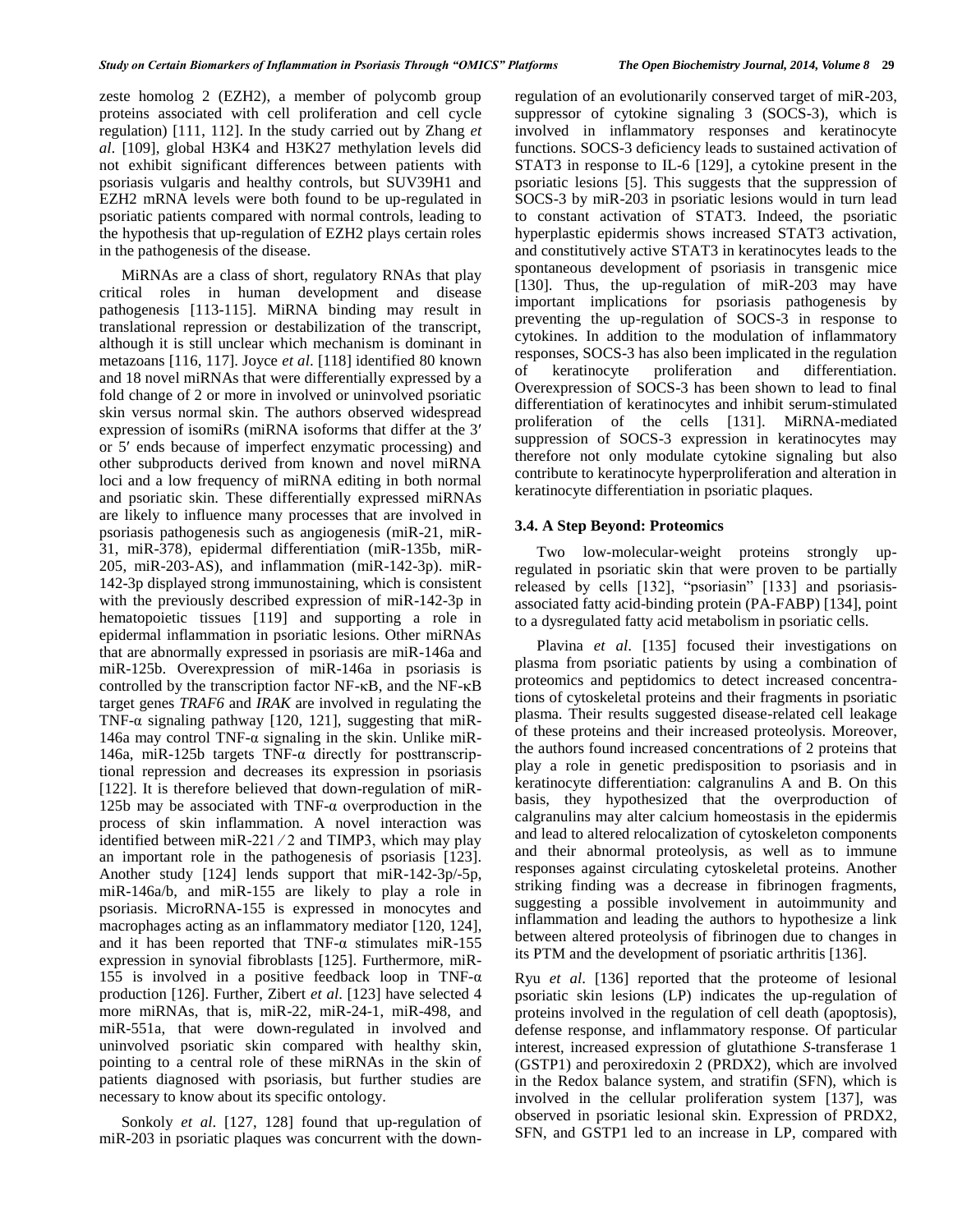normal skin (N) and nonlesional psoriatic skin lesions (NP). Elevated levels of SFNs enforce  $G_2/M$  cell cycle arrest by sequestration of cell division control protein 2 homolog Cdc2/cyclin B1 complexes in the cytoplasm and are required for a stable  $G_2/M$  arrest after DNA damage [138, 139].

Reactive oxygen species (ROS), acting as second messengers, influence cellular signal transduction pathways such as proinflammatory signaling pathways. The most significant effects are observed in the MAPK/AP-1, NF-κB, and JAK-STAT signaling pathways, which have been regarded as early events in the inflammatory process in psoriasis [140-142]. In skin lesions, massive infiltration of various leukocyte populations in an activated state certainly leads to local release of a number of pro-oxidative species, which, in turn, are implicated in proinflammatory activation of the resident cells of the skin, particularly, keratinocytes and fibroblasts. Increased PRDX2 and GSTP1 may play a role in reduction of ROS-stress in cells, thereby preventing cells from ROS-induced DNA damage or cell death [137].

Another marker, receptor for advanced glycation end products, is abundant in both keratinocytes and leukocytes, although normally, its expression is low [143]. RAGE participates in a range of processes in these cell types, including inflammation. It is being investigated as a drug target for treatment of various inflammatory disorders [144]. Piruzian *et al*. [145] proposed that RAGE can also play a significant role in psoriasis. They have also identified a total of 10 proteins that were overabundant at least 2-fold in lesional skin compared with uninvolved skin: keratin 14, keratin 16, keratin 17, squamous cell carcinoma antigen, squamous cell carcinoma antigen-2, enolase 1, superoxide dismutase [Mn], salectin-7, S100 calcium-binding protein A9, and S100 calcium-binding protein A7. Several of these proteins were previously reported to be overabundant in psoriatic plaques [146-149].

#### **CONCLUSIONS**

In conclusion, psoriasis is a common, chronic, recurrent skin disorder characterized by keratinocyte proliferation, Tcell activation, and angiogenesis. In recent years, many studies have been conducted on psoriasis biomarkers related to diagnosis, pathogenesis, prognosis, or therapeutic response.

In psoriatic disease, biomarkers could be relevant for distinction between the different clinical variants of the disease, for assessment of disease activity and severity, and for prediction of the outcome of a therapeutic intervention. Biomarkers could also allow the selection of patient-tailored therapy to maximize the beneficial effect.

A field of great importance is the use of biomarkers for prediction of development of comorbidities such as arthritis, cardiovascular disease, and metabolic syndrome. Finally, biomarkers can also provide insights into the mechanisms involved in the pathogenesis of the disease. So far, there are limited validation data to support the use of candidate biomarkers in clinical practice for diagnosis, assessment of disease activity, or the prognosis of psoriatic disease. A number of biomarkers have been investigated, and as we mentioned earlier, some of them are promising but they need further replication and validation. Novel biomarkers await discovery. In future, biomarkers for disease activity, response to therapy, and joint damage progression need to be identified so that management of patients with psoriasis may be optimized. As dermatology advances toward personalized medicine, microarrays and related "omics" techniques will be directly applicable to the personalized treatment of psoriasis. The major concern for validation is the lack of quality control and insufficient statistical analysis, so there is a need for standards to develop validation criteria for biomarker selection

#### **CONFLICT OF INTEREST**

The authors confirm that this article content has no conflicts of interest.

#### **ACKNOWLEDGEMENTS**

The work was partly supported by Agrupamento INBIOMED, 2012/273, from DXPCTSUG-"FEDER unha maneira de facer Europa".

#### **REFERENCES**

- [1] Wohlrab, J.; Fiedler, G.; Verdes, S. Recommendations for detection of individual risk for comorbidities in patients with psoriasis. *Arch. Dermatol. Re.,* **2013***, 305*, 91-98.
- [2] Mildvan, D.; Landay, A.; De Gruttola, V. Biomarkers Definitions Working Group. Biomarkers and surrogate endpoints: preferred definitions and conceptual framework. *Clin. Pharmacol. Ther.*, **2001**, *69*, 89-95.
- [3] Lowes, M. A.; Bowcock, A. M.; Krueger, J. G. Pathogenesis and therapy of psoriasis. *Nature*, **2007**, *445*, 866-873.
- [4] Roberson, E. D.; Bowcock, A. M. Psoriasis genetics: breaking the barrier. *Trends. Genet.*, **2010**, *26*, 415-423.
- [5] Zhou, X.; Krueger, J. G.; Kao, M. C.; Lee, E.; Du, F.; Menter, A.; Wong, W. H.; Bowcock, A. M. Novel mechanisms of T-cell and dendritic cell activation revealed by profiling of psoriasis on the 63,100-element oligonucleotide array. *Physiol. Genomics.*, **2003**, *13*, 69-78.
- [6] Gudjonsson, J. E.; Ding, J.; Johnston, A.; Tejasvi, T.; Guzman, A. M.; Nair, R. P.; Voorhees, J. J; Abecasis, G. R.; Elder, J. T. Assessment of the psoriatic transcriptome in a large sample: additional regulated genes and comparisons with *in vitro* models. *J. Invest. Dermatol.*, **2010**, *130*, 1829-1840.
- [7] BioCarta Metabolic pathway, [\(http://www.biocarta.com/\)](http://www.biocarta.com/).
- [8] Lew, W.; Bowcock, A. M.; Krueger, J. G. Psoriasis vulgaris: cutaneous lymphoid tissue supports T-cell activation and 'Type 1' inflammatory gene expression. *Trends. Immunol.*, **2004**, *25*, 295- 305.
- [9] Nestle, F. O.; Conrad, C.; Tun-Kyi, A.; Homey, B.; Gombert, M.; Boyman, O.; Burg, G.; Liu, J. Y.; Gilliet, M. Plasmacytoid predendritic cells initiate psoriasis through interferon- $\alpha$  production. *J. Exp. Med.*, **2005**, *202*, 135-143.
- [10] Nickoloff, B. J.; Nestle, F. O. Recent insights into the immunopathogenesis of psoriasis provides new therapeutic opportunities. *J. Clin. Invest.*, **2004**, *113*, 1664-1675.
- [11] Zheng, Y.; Danilenko, D. M.; Valdez, P.; Kasman, I.; Eastham-Anderson, J.; Wu, J.; Ouyang, W. Interleukin-22, a TH17 cytokine, mediates IL-23-induced dermal inflammation and acanthosis. *Nature*, **2007**, *445*, 648-651.
- [12] Gudjonsson, J. E.; Johnston, A.; Sigmundsdottir, H.; Valdimarsson, H. Immunopathogenic mechanisms in psoriasis. *Clin. Exp. Immunol.*, **2004**, *135*, 1-8.
- [13] Grove, T.; Mulfinger, L. The pathogenesis of psoriasis: biochemical aspects. *J Young Invest* **2001**; 4. Available at: http://www.jyi.org/volumes/volume4/issue1/articles/ grove.html (accessed 22 May 2009)
- [14] Flisiak, I.; Klepacki, A; Chodynicka, B. Plasma and scales levels of interleukin 18 in comparison with other possible clinical and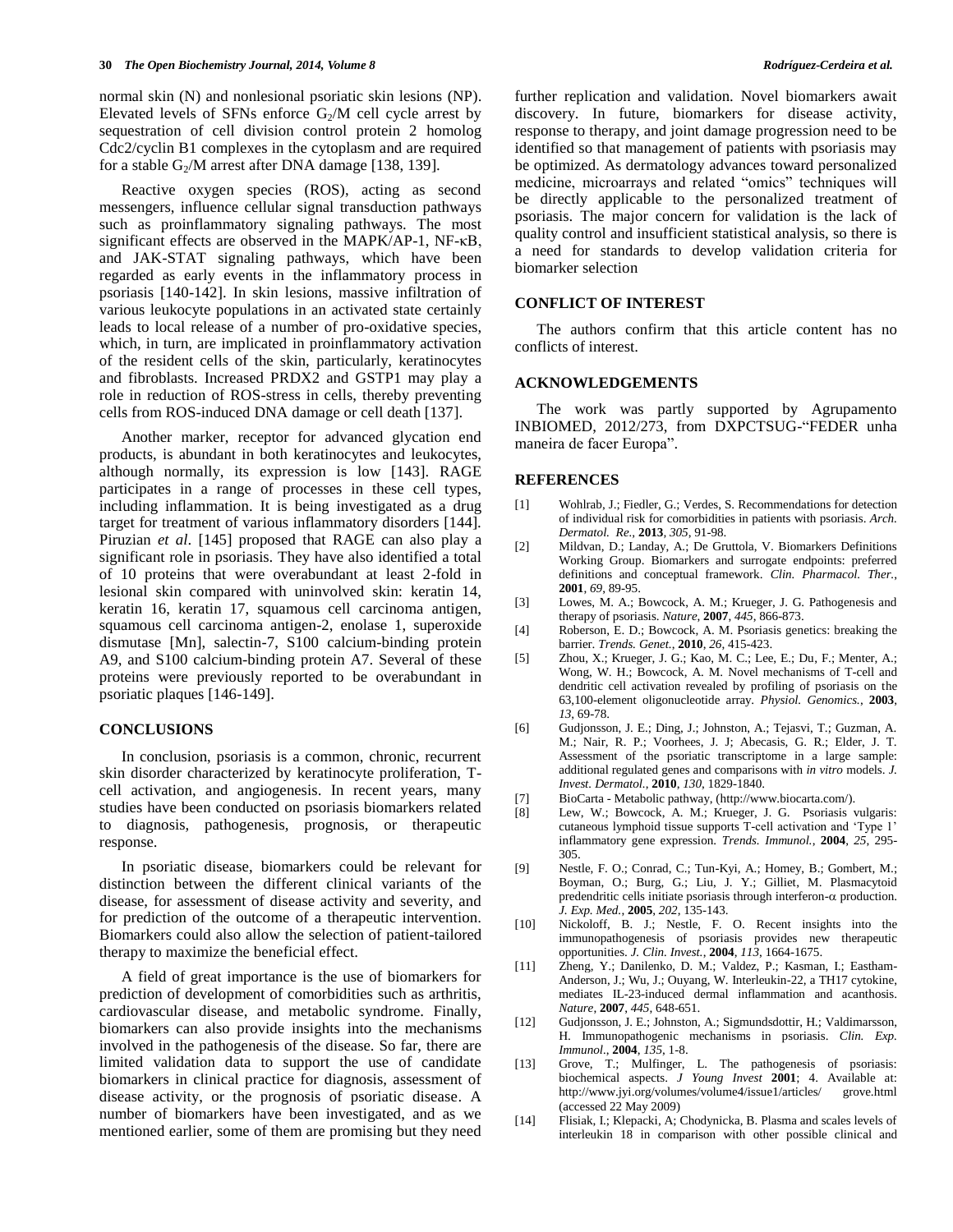laboratory biomarkers of psoriasis activity. *Biomarkers*, **2006**, *11*, 194-200.

- [15] Pietrzak, A.; Lecewicz-Torun, B.; Chodorowska, G.; Rolinski, J. Interleukin-18 levels in the plasma of psoriatic patients correlate with the extent of skin lesions and the PASI score. *Acta Derm. Venereol.*, **2003**, *83*, 262-265.
- [16] Wang, F.; Lee, E.; Lowes, M. A.; Haider, A. S.; Fuentes-Duculan, J.; Abello, M. V.; Chamian, F.; Cardinale, I.; Krueger, J. G. Prominent production of IL-20 by CD68+/CD11c<sup>+</sup> myeloid-derived cells in psoriasis: gene regulation and cellular effects. *J. Invest. Dermatol.*, **2006**, *126*, 1590-1599.
- [17] Wolk, K.; Kunz, S.; Witte, E.; Friedrich, M.; Asadullah, K.; Sabat, R. IL-22 increases the innate immunity of tissues. *Immunity*, **2004**, *21*, 241-254.
- [18] Finch, P. W.; Murphy, F.; Cardinale, I; Krueger, J. G. Altered expression of keratinocyte growth factor and its receptor in psoriasis. *Am. J. Pathol.*, **1997**, *151*, 1619-1628.
- [19] Kristiansen, O. P.; Mandrup-Poulsen, T. Interleukin-6 and diabetes: the good, the bad, or the indifferent?. *Diabetes*, **2005**, *54*, S114- S124.
- [20] Danesh, J.; Kaptoge, S.; Mann, A. G.; Sarwar, N.; Wood, A.; Angleman, S. B.; Wensley, F. Long-term interleukin-6 levels and subsequent risk of coronary heart disease: two new prospective studies and a systematic review. *PLoS Med.*, **2008**, *5*, 78.
- [21] McLaren, J. E.; Ramji, D. P. Interferon  $\gamma$ : a master regulator of atherosclerosis. *Cytokine Growth Factor Rev.*, **2009**, *20*, 125-135.
- [22] Devaraj, S.; Valleggi, S.; Siegel, D.; Jialal, I. Role of C-reactive protein in contributing to increased cardiovascular risk in metabolic syndrome. *Curr. Atheroscler. Rep.*, **2010**, *12*, 110-118.
- [23] el Barnawi, N. Y.; Giasuddin, A. S.; Ziu, M. M.; Singh, M. Serum cytokine levels in psoriasis vulgaris. *Br. J. Biomed. Sci.*, **2001**, *58*, 40-44.
- [24] Szegedi, A.; Aleksza, M.; Gonda, A.; Irinyi, B.; Sipka, S.; Hunyadi, J.; Antal-Szalmás, P. Elevated rate of Thelper1 [T(H)1] lymphocytes and serum IFN- $\gamma$  levels in psoriatic patients. *Immunol*. *Lett.*, **2003**, *86*, 277-280.
- [25] Mizutani, H.; Ohmoto, Y.; Mizutani, T.; Murata, M; Shimizu, M. Role of increased production of monocytes TNF- $\alpha$ , IL-1 $\beta$  and IL-6 in psoriasis: relation to focal infection, disease activity and responses to treatments. *J. Dermatol. Sci.*, **1997**, *14*, 145-153.
- [26] Zalewska, A.; Glowacka, E.; Wyczolkowska, J.; Tchórzewski, H.; Narbutt, J.; Sysa-Jedrzejowska, A. Interleukin 6 and 8 levels in plasma and fibroblast cultures in psoriasis. *Mediators Inflamm.*, **2006**, *200*, 81767.
- [27] Chodorowska, G.; Wojnowska, D.; Juszkiewicz-Borowiec, M. Creactive protein and  $\alpha_2$ -macroglobulin plasma activity in mediumsevere and severe psoriasis. *J. Eur. Acad. Dermatol. Venereol.*, **2004**, *18*, 180-183.
- [28] Coimbra, S.; Oliveira, H.; Reis, F.; Belo, L.; Rocha, S.; Quintanilha, A.; Figueiredo, A.; Teixeira, F.; Castro, E.; Rocha-Pereira, P.; Santos-Silva, A. C-reactive protein and leucocyte activation in psoriasis vulgaris according to severity and therapy. *J. Eur. Acad. Dermatol. Venereol.*, **2010**, *24*, 789-796.
- [29] Rocha-Pereira, P.; Santos-Silva, A.; Rebelo, I.; Figueiredo, A.; Quintanilha, A.; Teixeira, F. The inflammatory response in mild and in severe psoriasis. *Br. J. Dermatol.*, **2004**, *150*, 917-928.
- [30] Rashmi, R.; Rao, K. S.; Basavaraj, K. H. A comprehensive review of biomarkers in psoriasis. *Clin. Exp. Dermatol.*, **2009**, *34*, 658- 663.
- [31] Stofkova, A. Leptin and adiponectin: from energy and metabolic dysbalance to inflammation and autoimmunity. *Endocr. Regul.*, **2009**, *43*, 157-168.
- [32] Wilson, P. B.; Bohjanen, K. A.; Ingraham, S. J.; Leon, A. S. Psoriasis and physical activity: a review. *J. Eur. Acad. Dermatol. Venereol.*, **2012**, *26*, 1345-1353.
- [33] Coimbra, S.; Oliveira, H.; Reis, F.; Belo, L.; Rocha, S.; Quintanilha, A.; Figueiredo, A.; Teixeira, F.; Castro, E.; Rocha-Pereira, P. Circulating adipokine levels in Portuguese patients with psoriasis vulgaris according to body mass index, severity and therapy. *J. Eur. Acad. Dermatol. Venereol.*, **2010**, *24*, 1386-1394.
- [34] Takahashi, H.; Tsuji, H.; Takahashi, I. Plasma adiponectin and leptin levels in Japanese patients with psoriasis. *Br. J. Dermatol.*, **2008**, *159*, 1207-1214.
- [35] Marchetti, S.; Gamas, P.; Belhacène, N.; Grosso, S.; Pradelli, L. A.; Colosetti, P.; Johansen, C.; Iversen, L.; Deckert, M.; Luciano, F.; Hofman, P.; Ortonne, N.; Khemis, A.; Mari, B.; Ortonne, J. P.;

Ricci, J. E.; Auberger, P. The caspase-cleaved form of LYN mediates a psoriasis-like inflammatory syndrome in mice. *EMBO J.*, **2009**, *28*, 2449-2460.

- [36] Johansen, C.; Moeller, K.; Kragballe, K.; Iversen, L. The activity of caspase-1 is increased in lesional psoriatic epidermis. *J. Invest. Dermatol.*, **2007**, *127*, 2857-2864.
- [37] Lamkanfi, M.; Kanneganti, T. D.; Van Damme, P.; Vanden Berghe, T.; Vanoverberghe, I.; Vandekerckhove, J.; Vandenabeele, P.; Gevaert K.; Nunez, G. Targeted peptide-centric proteomics reveals caspase-7 as a substrate of the caspase-1 inflammasomes. *Mol. Cell. Proteomics.*, **2008**, *7*, 2350-2363.
- [38] Ayli, E. E.; Li, W.; Brown, T. T.; Witkiewicz, A.; Elenitsas, R.; Seykora, J. T. Activation of Src-family tyrosine kinases in hyperproliferative epidermal disorders. *J. Cutan.Pathol.*, **2008**, *35*, 273-277.
- [39] Seung, N. R.; Park, E. J.; Kim, C. W.; Kim, K. H.; Kim, K. J.; Cho, H. J.; Park, H. R. Comparison of expression of heat-shock protein 60, Toll-like receptors 2 and 4, and T-cell receptor  $\gamma \delta$  in plaque and guttate psoriasis. *J. Cutan. Pathol.*, **2007**, *34*, 903-911.
- [40] Curry, J. L.; Qin, J. Z.; Bonish, B.; Carrick, R.; Bacon, P.; Panella, J.; Robinson, Nickoloff, B. J. Innate immune-related receptors in normal and psoriatic skin. *Arch. Pathol. Lab. Med.*, **2003**, *127*, 178-186.
- [41] Gisondi, P.; Lora, V.; Bonauguri, C.; Russo, A.; Lippi, G.; Girolomoni, G. Serum chemerin is increased in patients with chronic plaque psoriasis and normalizes following treatment with infliximab. *Br. J. Dermatol.*, **2013**, *168*, 749-755.
- [42] Wittamer, V.; Franssen, J. D.; Vulcano, M.; Mirjolet, J. F.; Le Poul, E.; Migeotte, I.; Brézillon, S.; Tyldesley, R.; Blanpain, C. Specific recruitment of antigen-presenting cells by chemerin, a novel processed ligand from human inflammatory fluids. *J. Exp. Med.*, **2003**, *198*, 977-985.
- [43] Yamawaki, H.; Kameshima, S.; Usui, T.; Okada, M.; Hara, Y. A novel adipocytokine, chemerin exerts anti-inflammatory roles in human vascular endothelial cells. *Biochem. Biophys. Res. Commun.*, **2012**, *423*, 152-157.
- [44] Albanesi, C.; Scarponi, C.; Bosisio, D.; Sozzani, S.; Girolomoni, G. Immune functions and recruitment of plasmacytoid dendritic cells in psoriasis. *Autoimmunity*, **2010**, *43*, 215-219.
- [45] Reilly, M. P.; Lehrke, M.; Wolfe, M. L.; Rohatgi, A.; Lazar, M. A.; Rader, D. J. Resistin is an inflammatory marker of atherosclerosis in humans. *Circulation*, **2005**, *111*, 932-939.
- [46] Strober, B.; Teller, C.; Yamauchi, P.; Miller, J. L.; Hooper, M.; Yang, Y. C.; Dann, F. Effects of etanercept on C-reactive protein levels in psoriasis and psoriatic arthritis. *Br. J. Dermatol.*, **2008**, *159*, 322-330.
- [47] Fukuhara, A.; Matsuda, M.; Nishizawa, M.; Segawa, K.; Tanaka, M.; Kishimoto, K.; Matsuki, Y.; Murakami, M.; Ichisaka, T.; Murakami, H.; Watanabe, E. Visfatin: a protein secreted by visceral fat that mimics the effects of insulin. *Science*, **2005**, *307*, 426-430.
- [48] Moschen, A. R.; Kaser, A.; Enrich, B.; Mosheimer, B.; Theurl, M.; Niederegger, H.; Tilg, H. Visfatin, an adipocytokine with proinflammatory and immunomodulating properties. *J. Immunol.*, **2007**, *178*, 1748-1758.
- [49] Koczan, D.; Guthke, R.; Thiesen, H. J.; Ibrahim, S. M.; Kundt, G.; Krentz, H.; Gross, G.; Kunz, M. Gene expression profiling of peripheral blood mononuclear leukocytes from psoriasis patients identifies new immune regulatory molecules. *Eur. J. Dermatol.*, **2005**, *14*, 251-257.
- [50] Tilg, H.; Moschen, A. R. Role of adiponectin and PBEF/visfatin as regulators of inflammation: involvement in obesity-associated diseases. *Clin. Sci. (Lond)*, **2008**, *114*, 275-288.
- [51] Biomarkers Definitions Working Group. Biomarkers and surrogate endpoints: preferred definitions and conceptual framework. *Clin. Pharmacol. Ther*. **2001**, *69*, 89-95.
- [52] Quekenborn-Trinquet, V.; Fogel, P.; Aldana-Jammayrac, O. Gene expression profiles in psoriasis: analysis of impact of body site location and clinical severity. *Br. J. Dermatol.*, **2005**, *152*, 489-504.
- [53] Braconi, D.; Bernardini, G.; Santucci, A. Post-genomics and skin inflammation. *Mediators Inflamm.*, **2010**, Article ID 364823, 12 pages doi: 10.1155/2010/364823.
- [54] Tian, S.; Krueger, J. G.; Li, K.; Jabbari, A.; Brodmerkel, C.; Lowes, M. A.; Suárez-Fariñas, M. Meta-analysis derived (MAD) transcriptome of psoriasis defines the "core" pathogenesis of disease. *PLoS One*, **2012**, *7,* e44274.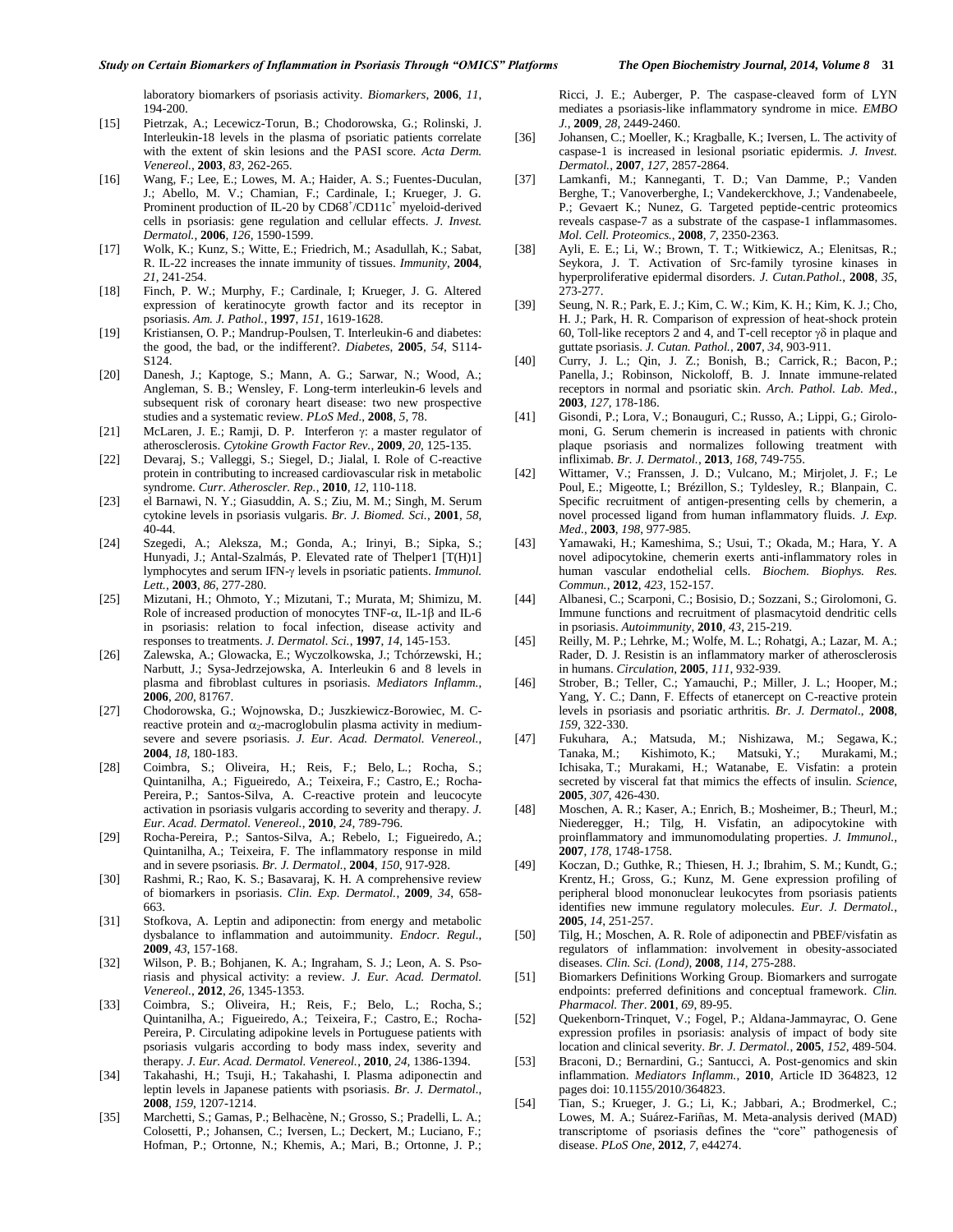- [55] Papp, K. A.; Leonardi, C.; Menter, A.; Ortonne, J. P.; Krueger, J. G.; Kricorian, G.; Ara, G.; Li, J.; Russell, C. B.; Thompson, E. H.; Baumgartner, S. Brodalumab, an anti-interleukin-17-receptor antibody for psoriasis. *N. Engl. J. Med.*, **2012**, *366*, 1181-1189.
- [56] Leonardi, C.; Matheson, R.; Zachariae, C.; Cameron, G,; Li, L.; Edson-Heredia, E.; Braun, D.; Banerjee, S. Anti-interleukin-17 monoclonal antibody ixekizumab in chronic plaque psoriasis. *N. Engl. J. Med.*, **2012**, *366*, 1190-1199.
- [57] Hueber, W.; Patel, D. D.; Dryja, T.; Wright, A. M.; Koroleva, I.; Bruin, G.; Antoni, C.; Draelos, Z.; Gold, M. H. Psoriasis Study Group; Durez, P.; Tak, P. P.; Gomez-Reino, J. J.; Rheumatoid Arthritis Study Group; Kim, R. Y.; Samson, C. M.; Falk, N. S.; Chu, D. S.; Callanan, D.; Nguyen, Q. D.; Uveitis Study Group; Rose, K.; Haider, A.; Di Padova, F. Effects of AIN457, a fully human antibody to interleukin-17A, on psoriasis, rheumatoid arthritis, and uveitis. *Sci. Transl. Med.*, **2010**, *2*, 52ra72.
- [58] Gelfand, J. M.; Neimann, A. L.; Shin, D. B.; Wang, X.; Margolis, D. J.;. Troxel, A. B. Risk of myocardial infarction in patients with psoriasis. *JAMA*, **2006**, *296*, 1735-1741.
- [59] Suárez-Fariñas, M.; Li, K.; Fuentes-Duculan, J.; Hayden, K.; Brodmerkel, C.; Krueger, J. G. Expanding the psoriasis disease profile: interrogation of the skin and serum of patients with moderate-to-severe psoriasis. *J. Invest. Dermatol.*, **2012**, *132*, 2552-2564.
- [60] Davidovici, B. B.; Sattar, N.; Prinz, J. C.; Puig, L.; Emery, P.; Barker, J. N.; van de Kerkhof, P.; Ståhle, M.; Nestle, F. O.; Girolomoni, G.; Krueger, J. G. Psoriasis and systemic inflammatory diseases: potential mechanistic links between skin disease and co-morbid conditions. *J. Invest. Dermatol.*, **2010**, *130*, 1785-1796.
- [61] Sedghizadeh, P. P.; Mallery, S. R.; Thompson, S. J.; Kresty, L.; Beck, F. M.; Parkinson, E. K.; Biancamano, J.; Lang, J. C. Expression of the serine protease DESC1 correlates directly with normal keratinocyte differentiation and inversely with head and neck squamous cell carcinoma progression. *Head Neck*, **2006**, *28*, 432-440.
- [62] Cooper, J. D.; Smyth, D. J.; Smiles, A. M.[; Plagnol, V.;](http://www.ncbi.nlm.nih.gov/pubmed?term=Plagnol%20V%5BAuthor%5D&cauthor=true&cauthor_uid=18978792) [Walker, N.](http://www.ncbi.nlm.nih.gov/pubmed?term=Walker%20NM%5BAuthor%5D&cauthor=true&cauthor_uid=18978792)  [M.;](http://www.ncbi.nlm.nih.gov/pubmed?term=Walker%20NM%5BAuthor%5D&cauthor=true&cauthor_uid=18978792) [Allen, J. E.;](http://www.ncbi.nlm.nih.gov/pubmed?term=Allen%20JE%5BAuthor%5D&cauthor=true&cauthor_uid=18978792) [Downes, K.;](http://www.ncbi.nlm.nih.gov/pubmed?term=Downes%20K%5BAuthor%5D&cauthor=true&cauthor_uid=18978792) [Barrett, J. C.;](http://www.ncbi.nlm.nih.gov/pubmed?term=Barrett%20JC%5BAuthor%5D&cauthor=true&cauthor_uid=18978792) [Healy, B. C.;](http://www.ncbi.nlm.nih.gov/pubmed?term=Healy%20BC%5BAuthor%5D&cauthor=true&cauthor_uid=18978792) [Mychaleckyj, J. C.;](http://www.ncbi.nlm.nih.gov/pubmed?term=Mychaleckyj%20JC%5BAuthor%5D&cauthor=true&cauthor_uid=18978792) [Warram, J. H.](http://www.ncbi.nlm.nih.gov/pubmed?term=Warram%20JH%5BAuthor%5D&cauthor=true&cauthor_uid=18978792); [Todd, J. A.](http://www.ncbi.nlm.nih.gov/pubmed?term=Todd%20JA%5BAuthor%5D&cauthor=true&cauthor_uid=18978792) Meta-analysis of genome-wide association study data identifies additional type 1 diabetes risk loci. *Nat. Genet.*, **2008**, 40, 1399-1401.
- [63] Hong, S. W.; Kim, S.; Lee, D. K. The role of Bach2 in nucleic acid-triggered antiviral innate immune responses. *Biochem. Biophys. Res. Commun.*, **2008**, *365*, 426-432.
- [64] Seitz, H. M.; Camenisch, T. D.; G. Lemke, G.; Earp, H. S.; Matsushima, G. K. Macrophages and dendritic cells use different Axl/Mertk/Tyro3 receptors in clearance of apoptotic cells. *J. Immunol.*, **2007**, *178*, 5635-5642.
- [65] Rothlin, C. V.; Ghosh, S.; Zuniga, E. I.; Oldstone, M. B.; Lemke, G. TAM receptors are pleiotropic inhibitors of the innate immune response. *Cell*, **2007**, *131*, 1124-1136.
- [66] Butt, C.; Gladman, D.; Rhaman, P. PPAR- $\gamma$  gene polymorphisms and psoriatic arthritis. *J. Rheumatol.*, **2006**, *33*, 1631-1633.
- [67] Westergaard, M.; Henningsen, J.; Johansen, C. Expression and localization of peroxisome proliferator-activated receptors and nuclear factor  $\kappa$ B in normal and lesional psoriatic skin. *J. Invest. Dermatol.*, **2003**, *121*, 1104-1117.
- [68] Romanowska, M.; Reilly, L.; Palmer, C. N.; Gustafsson, M. C.; Foerster, J. Activation of PPAR $\beta$ / $\delta$  causes a psoriasis-like skin disease *in vivo*. *PLoS One*, **2010**, *5*, e9701.
- [69] Suzuki, T.; Moritani, M.; Yoshino, M.; Kagami, M.; Iwasaki, S.; Nishimura, K.; Akamatsu, M.; Kobori, M.; Matsushime, H.; Kotoh, M.; Furuichi, K.; Itakura, M. Diabetic modifier QTLs in F<sub>2</sub> intercrosses carrying homozygous transgene of TGF- $\beta$ . *Mamm. Genome*, **2008**, *19*, 15-25.
- [70] Sattar, M. A.; Das, K. C. Plasma vitamin B12 binding proteins correlate with disease activity in patients with rheumatoid arthritis. *Med. Lab. Sci.*, **1991**, *48*, 36-42.
- [71] Won, H. H.; Kim, S. R.; Bang, O. Y.; Huh, W.; Ko, J. W.; Kim, H. G.; McLeod, H. L.; O'Connell, T. M.; Kim, J. W.; Lee, S. Y. Differentially expressed genes in human peripheral blood as potential markers for statin response. *J. Mol. Med. (Berl)*, **2012**, *90*, 201-211.
- [72] Suárez-Fariñas, M.; Fuentes-Duculan, J.; Lowes, M. A.; Krueger, J. G. Resolved psoriasis lesions retain expression of a subset of disease-related genes. *J. Invest. Dermatol.*, **2010**, 131, 391-400.
- [73] Robertson, E. D.; Liu, Y.; Ryan, C.; Won, H. H.; Kim, S. R.; Bang, O. Y.; Lee, S. C.; Huh, W.; Ko, J. W.; Kim, H. G.; McLeod, H. L.; O'Connell, T. M.; Kim, J. W.; Lee, S. Y. A subset of methylated CpG sites differentiate psoriatic from normal skin. *J. Invest. Dermatol.*, **2012**, *132*, 583-592.
- [74] Nograles, K. E.; Zaba, L. C.; Guttman-Yassky, E.; [Fuentes-](http://www.ncbi.nlm.nih.gov/pubmed?term=Fuentes-Duculan%20J%5BAuthor%5D&cauthor=true&cauthor_uid=18684158)[Duculan, J.;](http://www.ncbi.nlm.nih.gov/pubmed?term=Fuentes-Duculan%20J%5BAuthor%5D&cauthor=true&cauthor_uid=18684158) [Suárez-Fariñas, M.](http://www.ncbi.nlm.nih.gov/pubmed?term=Su%C3%A1rez-Fari%C3%B1as%20M%5BAuthor%5D&cauthor=true&cauthor_uid=18684158); [Cardinale, I.](http://www.ncbi.nlm.nih.gov/pubmed?term=Cardinale%20I%5BAuthor%5D&cauthor=true&cauthor_uid=18684158); [Khatcherian, A.;](http://www.ncbi.nlm.nih.gov/pubmed?term=Khatcherian%20A%5BAuthor%5D&cauthor=true&cauthor_uid=18684158) [Gonzalez, J.;](http://www.ncbi.nlm.nih.gov/pubmed?term=Gonzalez%20J%5BAuthor%5D&cauthor=true&cauthor_uid=18684158) [Pierson, K. C.;](http://www.ncbi.nlm.nih.gov/pubmed?term=Pierson%20KC%5BAuthor%5D&cauthor=true&cauthor_uid=18684158) [White, T. R.](http://www.ncbi.nlm.nih.gov/pubmed?term=White%20TR%5BAuthor%5D&cauthor=true&cauthor_uid=18684158)[; Pensabene, C.](http://www.ncbi.nlm.nih.gov/pubmed?term=Pensabene%20C%5BAuthor%5D&cauthor=true&cauthor_uid=18684158)[; Coats, I.;](http://www.ncbi.nlm.nih.gov/pubmed?term=Coats%20I%5BAuthor%5D&cauthor=true&cauthor_uid=18684158) [Novitskaya, I.;](http://www.ncbi.nlm.nih.gov/pubmed?term=Novitskaya%20I%5BAuthor%5D&cauthor=true&cauthor_uid=18684158) [Lowes, M. A.](http://www.ncbi.nlm.nih.gov/pubmed?term=Lowes%20MA%5BAuthor%5D&cauthor=true&cauthor_uid=18684158); [Krueger, J. G.](http://www.ncbi.nlm.nih.gov/pubmed?term=Krueger%20JG%5BAuthor%5D&cauthor=true&cauthor_uid=18684158) Th17 cytokines interleukin (IL)-17 and IL-22 modulate distinct inflammatory and keratinocyte-response pathways. *Br. J. Dermatol.*, **2008**, *159*, 1092- 1102.
- [75] Zaba, L. C.; Fuentes-Duculan, J.; Eungdamrong, N. J.; [Johnson-](http://www.ncbi.nlm.nih.gov/pubmed?term=Johnson-Huang%20LM%5BAuthor%5D&cauthor=true&cauthor_uid=20471070)[Huang, L. M.](http://www.ncbi.nlm.nih.gov/pubmed?term=Johnson-Huang%20LM%5BAuthor%5D&cauthor=true&cauthor_uid=20471070); [Nograles, K. E.;](http://www.ncbi.nlm.nih.gov/pubmed?term=Nograles%20KE%5BAuthor%5D&cauthor=true&cauthor_uid=20471070) [White, T. R.;](http://www.ncbi.nlm.nih.gov/pubmed?term=White%20TR%5BAuthor%5D&cauthor=true&cauthor_uid=20471070) [Pierson, K. C.;](http://www.ncbi.nlm.nih.gov/pubmed?term=Pierson%20KC%5BAuthor%5D&cauthor=true&cauthor_uid=20471070) [Lentini, T.;](http://www.ncbi.nlm.nih.gov/pubmed?term=Lentini%20T%5BAuthor%5D&cauthor=true&cauthor_uid=20471070) [Suárez-Fariñas, M.;](http://www.ncbi.nlm.nih.gov/pubmed?term=Su%C3%A1rez-Fari%C3%B1as%20M%5BAuthor%5D&cauthor=true&cauthor_uid=20471070) [Lowes, M. A.;](http://www.ncbi.nlm.nih.gov/pubmed?term=Lowes%20MA%5BAuthor%5D&cauthor=true&cauthor_uid=20471070) [Krueger, J. G.](http://www.ncbi.nlm.nih.gov/pubmed?term=Krueger%20JG%5BAuthor%5D&cauthor=true&cauthor_uid=20471070)  Identification of TNF-related apoptosis inducing ligand and other molecules that distinguish inflammatory from resident dendritic cells in patients with psoriasis. *J. Allergy Clin. Immunol.*, **2010**, *125*, 1261-1268.
- [76] Oestreicher, J. L.; Walters, I. B.; Kikuchi, T.; Oestreicher, J. L.; Walters, I. B.; Kikuchi, T.; Gilleaudeau, P.; Surette, J.; Schwertschlag, U. Dorner, A. J.; Krueger, J. G.; Trepicchio, W. L. Molecular classification of psoriasis disease-associated genes through pharmacogenomic expression profiling. *Pharmacogenomics J.*, **2001**, *1*, 272-287.
- [77] Yao, Y.; Richman, L.; Morehouse, C.; Higgs, B. W.; Boutrin, A.; White, B.; Coyle, A.; Krueger, J.; Kiener, P. A.; Jallal, B. Type I interferon: potential therapeutic target for psoriasis?. *PLoS One*, **2008**, *3*, e2737.
- [78] Gudjonsson, J. E.; Ding, J.; Johnston, A.; [Tejasvi, T.;](http://www.ncbi.nlm.nih.gov/pubmed?term=Tejasvi%20T%5BAuthor%5D&cauthor=true&cauthor_uid=20220767) [Guzman, A.](http://www.ncbi.nlm.nih.gov/pubmed?term=Guzman%20AM%5BAuthor%5D&cauthor=true&cauthor_uid=20220767)  [M.;](http://www.ncbi.nlm.nih.gov/pubmed?term=Guzman%20AM%5BAuthor%5D&cauthor=true&cauthor_uid=20220767) [Nair, R. P.](http://www.ncbi.nlm.nih.gov/pubmed?term=Nair%20RP%5BAuthor%5D&cauthor=true&cauthor_uid=20220767); [Voorhees, J. J.;](http://www.ncbi.nlm.nih.gov/pubmed?term=Voorhees%20JJ%5BAuthor%5D&cauthor=true&cauthor_uid=20220767) [Abecasis, G. R.;](http://www.ncbi.nlm.nih.gov/pubmed?term=Abecasis%20GR%5BAuthor%5D&cauthor=true&cauthor_uid=20220767) [Elder, J. T.](http://www.ncbi.nlm.nih.gov/pubmed?term=Elder%20JT%5BAuthor%5D&cauthor=true&cauthor_uid=20220767)  Assessment of the psoriatic transcriptome in a large sample: additional regulated genes and comparisons with *in vitro* models. *J. Invest. Dermatol.*, **2010**, *130*, 1829-1840.
- [79] Haider, A. S.; Lowes, M. A.; Suárez Fariñas, M.; [Zaba, L. C.;](http://www.ncbi.nlm.nih.gov/pubmed?term=Zaba%20LC%5BAuthor%5D&cauthor=true&cauthor_uid=18209089) [Cardinale, I.;](http://www.ncbi.nlm.nih.gov/pubmed?term=Cardinale%20I%5BAuthor%5D&cauthor=true&cauthor_uid=18209089) [Khatcherian, A.](http://www.ncbi.nlm.nih.gov/pubmed?term=Khatcherian%20A%5BAuthor%5D&cauthor=true&cauthor_uid=18209089); [Novitskaya, I.;](http://www.ncbi.nlm.nih.gov/pubmed?term=Novitskaya%20I%5BAuthor%5D&cauthor=true&cauthor_uid=18209089) [Wittkowski, K. M.;](http://www.ncbi.nlm.nih.gov/pubmed?term=Wittkowski%20KM%5BAuthor%5D&cauthor=true&cauthor_uid=18209089) [Krueger, J. G.](http://www.ncbi.nlm.nih.gov/pubmed?term=Krueger%20JG%5BAuthor%5D&cauthor=true&cauthor_uid=18209089) Identification of cellular pathways of "type 1," Th17 T cells, and TNF- and inducible nitric oxide synthase-producing dendritic cells in autoimmune inflammation through pharmacogenomic study of cyclosporine A in psoriasis. *J. Immunol.*, **2008**, *180*, 1913-1920.
- [80] Nograles, K. E.; Zaba, L. C.; Guttman-Yassky, E.; [Fuentes-](http://www.ncbi.nlm.nih.gov/pubmed?term=Fuentes-Duculan%20J%5BAuthor%5D&cauthor=true&cauthor_uid=18684158)[Duculan, J.;](http://www.ncbi.nlm.nih.gov/pubmed?term=Fuentes-Duculan%20J%5BAuthor%5D&cauthor=true&cauthor_uid=18684158) [Suárez-Fariñas, M.](http://www.ncbi.nlm.nih.gov/pubmed?term=Su%C3%A1rez-Fari%C3%B1as%20M%5BAuthor%5D&cauthor=true&cauthor_uid=18684158); [Cardinale, I.](http://www.ncbi.nlm.nih.gov/pubmed?term=Cardinale%20I%5BAuthor%5D&cauthor=true&cauthor_uid=18684158); [Khatcherian, A.;](http://www.ncbi.nlm.nih.gov/pubmed?term=Khatcherian%20A%5BAuthor%5D&cauthor=true&cauthor_uid=18684158) [Gonzalez, J.;](http://www.ncbi.nlm.nih.gov/pubmed?term=Gonzalez%20J%5BAuthor%5D&cauthor=true&cauthor_uid=18684158) [Pierson, K. C.;](http://www.ncbi.nlm.nih.gov/pubmed?term=Pierson%20KC%5BAuthor%5D&cauthor=true&cauthor_uid=18684158) [White, T. R.](http://www.ncbi.nlm.nih.gov/pubmed?term=White%20TR%5BAuthor%5D&cauthor=true&cauthor_uid=18684158)[; Pensabene, C.](http://www.ncbi.nlm.nih.gov/pubmed?term=Pensabene%20C%5BAuthor%5D&cauthor=true&cauthor_uid=18684158)[; Coats, I.;](http://www.ncbi.nlm.nih.gov/pubmed?term=Coats%20I%5BAuthor%5D&cauthor=true&cauthor_uid=18684158) [Novitskaya, I.;](http://www.ncbi.nlm.nih.gov/pubmed?term=Novitskaya%20I%5BAuthor%5D&cauthor=true&cauthor_uid=18684158) [Lowes, M. A.](http://www.ncbi.nlm.nih.gov/pubmed?term=Lowes%20MA%5BAuthor%5D&cauthor=true&cauthor_uid=18684158); [Krueger, J. G.](http://www.ncbi.nlm.nih.gov/pubmed?term=Krueger%20JG%5BAuthor%5D&cauthor=true&cauthor_uid=18684158) Th17 cytokines interleukin (IL)-17 and IL-22 modulate distinct inflammatory and keratinocyte-response pathways. *Br. J. Dermatol.*, **2008**, *159*, 1092- 1102.
- [81] Ena, P.; Madeddu, P.; Glorioso. N.; [Cerimele, D.;](http://www.ncbi.nlm.nih.gov/pubmed?term=Cerimele%20D%5BAuthor%5D&cauthor=true&cauthor_uid=3887825) [Rappelli, A.](http://www.ncbi.nlm.nih.gov/pubmed?term=Rappelli%20A%5BAuthor%5D&cauthor=true&cauthor_uid=3887825)  High prevalence of cardiovascular diseases and enhanced activity of the renin-angiotensin system in psoriatic patients. *Acta Cardiol.*, **1985**, *40*, 199-205.
- [82] Singh, T. P.; Schon, M. P.; Wallbrecht, K.; [Michaelis, K.](http://www.ncbi.nlm.nih.gov/pubmed?term=Michaelis%20K%5BAuthor%5D&cauthor=true&cauthor_uid=20488788); [Rinner,](http://www.ncbi.nlm.nih.gov/pubmed?term=Rinner%20B%5BAuthor%5D&cauthor=true&cauthor_uid=20488788)  [B.;](http://www.ncbi.nlm.nih.gov/pubmed?term=Rinner%20B%5BAuthor%5D&cauthor=true&cauthor_uid=20488788) [Mayer, G.;](http://www.ncbi.nlm.nih.gov/pubmed?term=Mayer%20G%5BAuthor%5D&cauthor=true&cauthor_uid=20488788) [Schmidbauer, U.](http://www.ncbi.nlm.nih.gov/pubmed?term=Schmidbauer%20U%5BAuthor%5D&cauthor=true&cauthor_uid=20488788); [Strohmaier, H.;](http://www.ncbi.nlm.nih.gov/pubmed?term=Strohmaier%20H%5BAuthor%5D&cauthor=true&cauthor_uid=20488788) [Wang, X. J.;](http://www.ncbi.nlm.nih.gov/pubmed?term=Wang%20XJ%5BAuthor%5D&cauthor=true&cauthor_uid=20488788) [Wolf, P.](http://www.ncbi.nlm.nih.gov/pubmed?term=Wolf%20P%5BAuthor%5D&cauthor=true&cauthor_uid=20488788) 8-Methoxypsoralen plus ultraviolet A therapy acts via inhibition of the IL-23/Th17 axis and induction of  $F\alpha p3$ <sup>+</sup> regulatory T cells involving CTLA4 signaling in a psoriasis-like skin disorder. *J. Immunol.*, **2010**, *184*, 7257-7267.
- [83] Baker, B. S.; Ovigne, J. M.; Powles, A. V.; S. Corcoran, S.; Fry, L. Normal keratinocytes express Toll-like receptors (TLRs) 1, 2 and 5: modulation of TLR expression in chronic plaque psoriasis. *Br. J. Dermatol.*, **2003**, *148*, 670-679.
- [84] Begon, E.; Michel, L.; Flageul, B.; [Beaudoin, I.;](http://www.ncbi.nlm.nih.gov/pubmed?term=Beaudoin%20I%5BAuthor%5D&cauthor=true&cauthor_uid=17951129) [Jean-Louis, F.;](http://www.ncbi.nlm.nih.gov/pubmed?term=Jean-Louis%20F%5BAuthor%5D&cauthor=true&cauthor_uid=17951129) [Bachelez, H.](http://www.ncbi.nlm.nih.gov/pubmed?term=Bachelez%20H%5BAuthor%5D&cauthor=true&cauthor_uid=17951129); [Dubertret, L.;](http://www.ncbi.nlm.nih.gov/pubmed?term=Dubertret%20L%5BAuthor%5D&cauthor=true&cauthor_uid=17951129) [Musette, P.](http://www.ncbi.nlm.nih.gov/pubmed?term=Musette%20P%5BAuthor%5D&cauthor=true&cauthor_uid=17951129) Expression, subcellular localization and cytokinic modulation of Toll-like receptors (TLRs) in normal human keratinocytes: TLR2 up-regulation in psoriatic skin. *Eu. J. Dermatol.*, **2007**, *17*, 497-506.
- [85] Lee, E.; Trepicchio, W. L.; Oestreicher, J. L.; [Pittman, D.;](http://www.ncbi.nlm.nih.gov/pubmed?term=Pittman%20D%5BAuthor%5D&cauthor=true&cauthor_uid=14707118) [Wang,](http://www.ncbi.nlm.nih.gov/pubmed?term=Wang%20F%5BAuthor%5D&cauthor=true&cauthor_uid=14707118)  [F.;](http://www.ncbi.nlm.nih.gov/pubmed?term=Wang%20F%5BAuthor%5D&cauthor=true&cauthor_uid=14707118) [Chamian, F.;](http://www.ncbi.nlm.nih.gov/pubmed?term=Chamian%20F%5BAuthor%5D&cauthor=true&cauthor_uid=14707118) [Dhodapkar, M.;](http://www.ncbi.nlm.nih.gov/pubmed?term=Dhodapkar%20M%5BAuthor%5D&cauthor=true&cauthor_uid=14707118) [Krueger, J. G.](http://www.ncbi.nlm.nih.gov/pubmed?term=Krueger%20JG%5BAuthor%5D&cauthor=true&cauthor_uid=14707118) Increased expression of interleukin 23 p19 and p40 in lesional skin of patients with psoriasis vulgaris. *J. Exp. Med.*, **2004**, *199*, 125-130.
- [86] Mee, J. B.; Cork, M. J.; di Giovine, F. S.; Duff, G. W.; Groves, R. W. Interleukin-1: a key inflammatory mediator of psoriasis?. *Cytokine*, **2005**, *33*, 72-78.
- [87] Boniface, K.; Diveu, C.; Morel, F.; [Pedretti, N.;](http://www.ncbi.nlm.nih.gov/pubmed?term=Pedretti%20N%5BAuthor%5D&cauthor=true&cauthor_uid=17372020) [Froger, J.](http://www.ncbi.nlm.nih.gov/pubmed?term=Froger%20J%5BAuthor%5D&cauthor=true&cauthor_uid=17372020); Ravon, [E.](http://www.ncbi.nlm.nih.gov/pubmed?term=Ravon%20E%5BAuthor%5D&cauthor=true&cauthor_uid=17372020)[; Garcia, M.;](http://www.ncbi.nlm.nih.gov/pubmed?term=Garcia%20M%5BAuthor%5D&cauthor=true&cauthor_uid=17372020) [Venereau, E.](http://www.ncbi.nlm.nih.gov/pubmed?term=Venereau%20E%5BAuthor%5D&cauthor=true&cauthor_uid=17372020); [Preisser, L.;](http://www.ncbi.nlm.nih.gov/pubmed?term=Preisser%20L%5BAuthor%5D&cauthor=true&cauthor_uid=17372020) [Guignouard, E.](http://www.ncbi.nlm.nih.gov/pubmed?term=Guignouard%20E%5BAuthor%5D&cauthor=true&cauthor_uid=17372020)[; Guillet,](http://www.ncbi.nlm.nih.gov/pubmed?term=Guillet%20G%5BAuthor%5D&cauthor=true&cauthor_uid=17372020)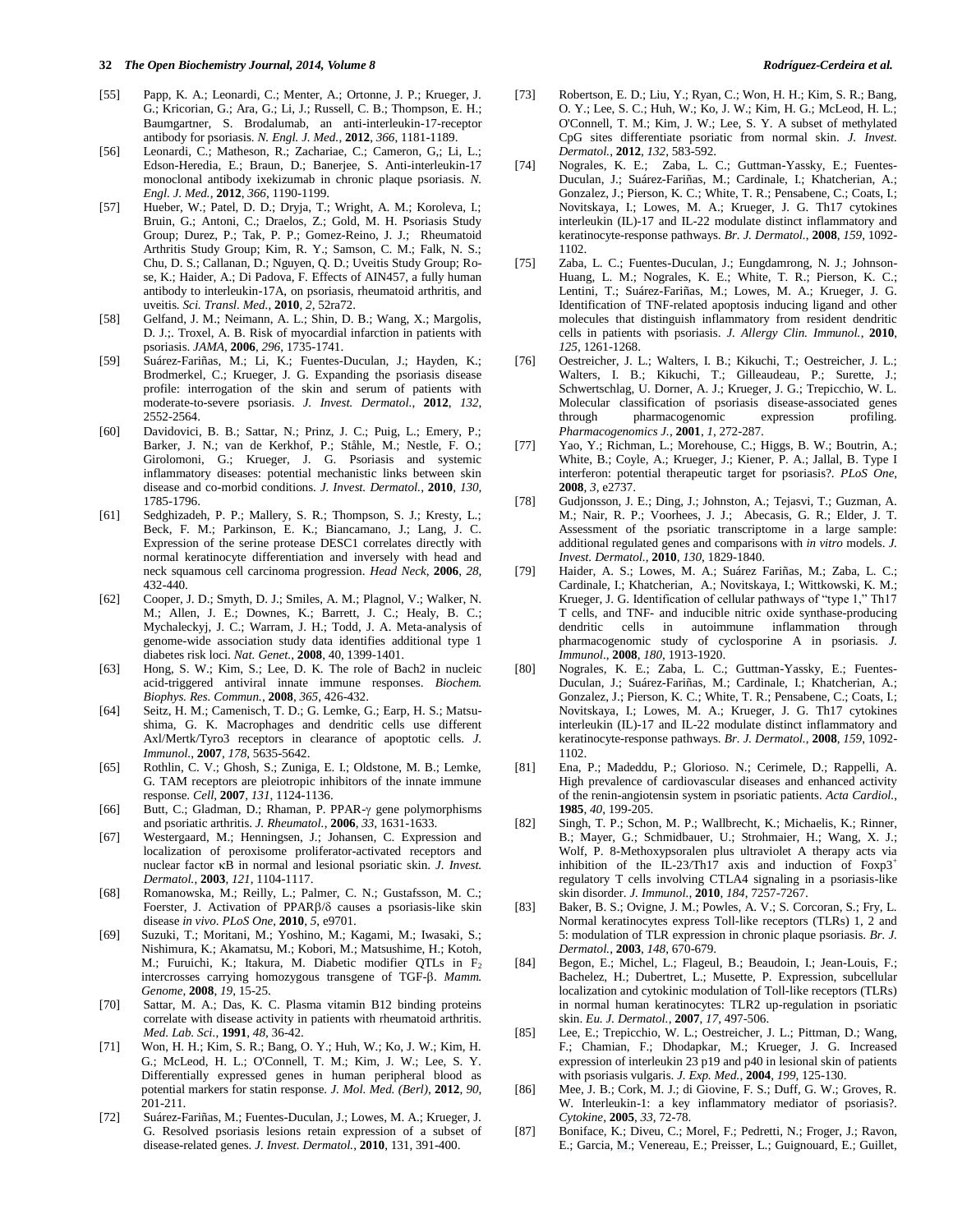G.; [Dagregorio, G.;](http://www.ncbi.nlm.nih.gov/pubmed?term=Dagregorio%20G%5BAuthor%5D&cauthor=true&cauthor_uid=17372020) [Pène, J.;](http://www.ncbi.nlm.nih.gov/pubmed?term=P%C3%A8ne%20J%5BAuthor%5D&cauthor=true&cauthor_uid=17372020) [Moles, J.P.](http://www.ncbi.nlm.nih.gov/pubmed?term=Moles%20JP%5BAuthor%5D&cauthor=true&cauthor_uid=17372020); [Yssel, H.](http://www.ncbi.nlm.nih.gov/pubmed?term=Yssel%20H%5BAuthor%5D&cauthor=true&cauthor_uid=17372020); [Chevalier, S.;](http://www.ncbi.nlm.nih.gov/pubmed?term=Chevalier%20S%5BAuthor%5D&cauthor=true&cauthor_uid=17372020) [Bernard, F. X.;](http://www.ncbi.nlm.nih.gov/pubmed?term=Bernard%20FX%5BAuthor%5D&cauthor=true&cauthor_uid=17372020) [Gascan, H.;](http://www.ncbi.nlm.nih.gov/pubmed?term=Gascan%20H%5BAuthor%5D&cauthor=true&cauthor_uid=17372020) [Lecron, J. C.](http://www.ncbi.nlm.nih.gov/pubmed?term=Lecron%20JC%5BAuthor%5D&cauthor=true&cauthor_uid=17372020) Oncostatin M secreted by skin infiltrating T lymphocytes is a potent keratinocyte activator involved in skin inflammation. *J. Immunol.*, **2007**, *178*, 4615-4622.

- [88] Taniguchi, T.; Ogasawara, K.; Takaoka, A.; Tanaka, N. IRF family of transcription factors as regulators of host defense. *Annu. Rev. Immunol.*, **2001**, *19*, 623-55.
- [89] Au, W. C.; Yeow, W. S.; Pitha, P. M.. Analysis of functional domains of interferon regulatory factor 7 and its association with IRF-3. Virology, **2001**, *280*, 273-282.
- [90] Honda, K.; Yanai, H.; Negishi, H.; Hond, K.; Yanai, H.; Negishi, H.; Asagiri, M.; Sato, M.; Mizutani, T.; Shimada, N.; Ohba, Y.; Takaoka, A.; Yoshida, N.; Taniguchi, T. IRF-7 is the master regulator of type-I interferon-dependent immune responses. *Nature*, **2005**, *434*, 772-777.
- [91] Harada, H.; Willison, K.; Sakakibara, J.; Miyamoto, M.; Fujita, T.; Taniguchi, T. Absence of the type I IFN system in EC cells: transcriptional activator (IRF-1) and repressor (IRF-2) genes are developmentally regulated. *Cell*, **1990**, *63*, 303-312.
- [92] Zhao, C.; Denison, C.; Huibregtse, J. M.; Gygi, S.; Krug, R. M. Human ISG15 conjugation targets both IFN-induced and constitutively expressed proteins functioning in diverse cellular pathways. *Proc. Natl. Acad. Sci. USA*, **2005**, *102*, 10200-10205.
- [93] Nair, R. P.; Duffin, K. C.; Helms, C.; [Ding, J.](http://www.ncbi.nlm.nih.gov/pubmed?term=Ding%20J%5BAuthor%5D&cauthor=true&cauthor_uid=19169254); [Stuart, P. E.;](http://www.ncbi.nlm.nih.gov/pubmed?term=Stuart%20PE%5BAuthor%5D&cauthor=true&cauthor_uid=19169254) [Goldgar, D.;](http://www.ncbi.nlm.nih.gov/pubmed?term=Goldgar%20D%5BAuthor%5D&cauthor=true&cauthor_uid=19169254) [Gudjonsson, J. E.;](http://www.ncbi.nlm.nih.gov/pubmed?term=Gudjonsson%20JE%5BAuthor%5D&cauthor=true&cauthor_uid=19169254) [Li, Y.;](http://www.ncbi.nlm.nih.gov/pubmed?term=Li%20Y%5BAuthor%5D&cauthor=true&cauthor_uid=19169254) [Tejasvi, T.](http://www.ncbi.nlm.nih.gov/pubmed?term=Tejasvi%20T%5BAuthor%5D&cauthor=true&cauthor_uid=19169254); [Feng, B. J.;](http://www.ncbi.nlm.nih.gov/pubmed?term=Feng%20BJ%5BAuthor%5D&cauthor=true&cauthor_uid=19169254) [Ruether, A.;](http://www.ncbi.nlm.nih.gov/pubmed?term=Ruether%20A%5BAuthor%5D&cauthor=true&cauthor_uid=19169254) [Schreiber, S.;](http://www.ncbi.nlm.nih.gov/pubmed?term=Schreiber%20S%5BAuthor%5D&cauthor=true&cauthor_uid=19169254) [Weichenthal, M.;](http://www.ncbi.nlm.nih.gov/pubmed?term=Weichenthal%20M%5BAuthor%5D&cauthor=true&cauthor_uid=19169254) [Gladman, D.;](http://www.ncbi.nlm.nih.gov/pubmed?term=Gladman%20D%5BAuthor%5D&cauthor=true&cauthor_uid=19169254) [Rahman, P.;](http://www.ncbi.nlm.nih.gov/pubmed?term=Rahman%20P%5BAuthor%5D&cauthor=true&cauthor_uid=19169254) [Schrodi, S. J.;](http://www.ncbi.nlm.nih.gov/pubmed?term=Schrodi%20SJ%5BAuthor%5D&cauthor=true&cauthor_uid=19169254) [Prahalad, S.](http://www.ncbi.nlm.nih.gov/pubmed?term=Prahalad%20S%5BAuthor%5D&cauthor=true&cauthor_uid=19169254)[; Guthery, S. L.](http://www.ncbi.nlm.nih.gov/pubmed?term=Guthery%20SL%5BAuthor%5D&cauthor=true&cauthor_uid=19169254)[; Fischer, J.;](http://www.ncbi.nlm.nih.gov/pubmed?term=Fischer%20J%5BAuthor%5D&cauthor=true&cauthor_uid=19169254) [Liao, W.](http://www.ncbi.nlm.nih.gov/pubmed?term=Liao%20W%5BAuthor%5D&cauthor=true&cauthor_uid=19169254); [Kwok, P. Y.;](http://www.ncbi.nlm.nih.gov/pubmed?term=Kwok%20PY%5BAuthor%5D&cauthor=true&cauthor_uid=19169254) [Menter, A.;](http://www.ncbi.nlm.nih.gov/pubmed?term=Menter%20A%5BAuthor%5D&cauthor=true&cauthor_uid=19169254) [Lathrop, G. M.](http://www.ncbi.nlm.nih.gov/pubmed?term=Lathrop%20GM%5BAuthor%5D&cauthor=true&cauthor_uid=19169254); [Wise, C. A.;](http://www.ncbi.nlm.nih.gov/pubmed?term=Wise%20CA%5BAuthor%5D&cauthor=true&cauthor_uid=19169254) [Begovich, A. B.;](http://www.ncbi.nlm.nih.gov/pubmed?term=Begovich%20AB%5BAuthor%5D&cauthor=true&cauthor_uid=19169254) [Voorhees, J. J.;](http://www.ncbi.nlm.nih.gov/pubmed?term=Voorhees%20JJ%5BAuthor%5D&cauthor=true&cauthor_uid=19169254) [Elder, J. T.;](http://www.ncbi.nlm.nih.gov/pubmed?term=Elder%20JT%5BAuthor%5D&cauthor=true&cauthor_uid=19169254) [Krueger, G. G.;](http://www.ncbi.nlm.nih.gov/pubmed?term=Krueger%20GG%5BAuthor%5D&cauthor=true&cauthor_uid=19169254) [Bowcock, A. M.;](http://www.ncbi.nlm.nih.gov/pubmed?term=Bowcock%20AM%5BAuthor%5D&cauthor=true&cauthor_uid=19169254) [Abecasis, G. R.;](http://www.ncbi.nlm.nih.gov/pubmed?term=Abecasis%20GR%5BAuthor%5D&cauthor=true&cauthor_uid=19169254) [Collaborative Association Study](http://www.ncbi.nlm.nih.gov/pubmed?term=Collaborative%20Association%20Study%20of%20Psoriasis%5BCorporate%20Author%5D)  [of Psoriasis.](http://www.ncbi.nlm.nih.gov/pubmed?term=Collaborative%20Association%20Study%20of%20Psoriasis%5BCorporate%20Author%5D) Genome-wide scan reveals association of psoriasis with IL-23 and NF-KB pathways. *Nat. Genet.*, **2009**, 41, 199-204.
- [94] Nair, R. P.; Stuart, P. E.; Nistor, I.; [Hiremagalore, R.](http://www.ncbi.nlm.nih.gov/pubmed?term=Hiremagalore%20R%5BAuthor%5D&cauthor=true&cauthor_uid=16642438)[; Chia, N. V.;](http://www.ncbi.nlm.nih.gov/pubmed?term=Chia%20NV%5BAuthor%5D&cauthor=true&cauthor_uid=16642438) [Jenisch, S.;](http://www.ncbi.nlm.nih.gov/pubmed?term=Jenisch%20S%5BAuthor%5D&cauthor=true&cauthor_uid=16642438) [Weichenthal, M.;](http://www.ncbi.nlm.nih.gov/pubmed?term=Weichenthal%20M%5BAuthor%5D&cauthor=true&cauthor_uid=16642438) [Abecasis, G. R.](http://www.ncbi.nlm.nih.gov/pubmed?term=Abecasis%20GR%5BAuthor%5D&cauthor=true&cauthor_uid=16642438); [Lim, H. W.;](http://www.ncbi.nlm.nih.gov/pubmed?term=Lim%20HW%5BAuthor%5D&cauthor=true&cauthor_uid=16642438) [Christophers, E.](http://www.ncbi.nlm.nih.gov/pubmed?term=Christophers%20E%5BAuthor%5D&cauthor=true&cauthor_uid=16642438); [Voorhees,](http://www.ncbi.nlm.nih.gov/pubmed?term=Voorhees%20JJ%5BAuthor%5D&cauthor=true&cauthor_uid=16642438) J. J.; [Elder, J. T.](http://www.ncbi.nlm.nih.gov/pubmed?term=Elder%20JT%5BAuthor%5D&cauthor=true&cauthor_uid=16642438) Sequence and haplotype analysis supports HLA-C as the psoriasis susceptibility 1 gene. *Am. J. Hum. Genet.*, **2006**, *78*, 827-851.
- [95] Elder, J. T.; Bruce, A. T.; Gudjonsson, J. E.; [eJohnston, A.](http://www.ncbi.nlm.nih.gov/pubmed?term=Johnston%20A%5BAuthor%5D&cauthor=true&cauthor_uid=19812592)[; Stuart,](http://www.ncbi.nlm.nih.gov/pubmed?term=Stuart%20PE%5BAuthor%5D&cauthor=true&cauthor_uid=19812592)  [P. E.](http://www.ncbi.nlm.nih.gov/pubmed?term=Stuart%20PE%5BAuthor%5D&cauthor=true&cauthor_uid=19812592); [Tejasvi, T.](http://www.ncbi.nlm.nih.gov/pubmed?term=Tejasvi%20T%5BAuthor%5D&cauthor=true&cauthor_uid=19812592); [Voorhees, J. J.,](http://www.ncbi.nlm.nih.gov/pubmed?term=Voorhees%20JJ%5BAuthor%5D&cauthor=true&cauthor_uid=19812592) [Abecasis, G. R.;](http://www.ncbi.nlm.nih.gov/pubmed?term=Abecasis%20GR%5BAuthor%5D&cauthor=true&cauthor_uid=19812592) [Nair, R. P.](http://www.ncbi.nlm.nih.gov/pubmed?term=Nair%20RP%5BAuthor%5D&cauthor=true&cauthor_uid=19812592)  Molecular dissection of psoriasis: integrating genetics and biology. *J. Invest. Dermatol.*, **2010,** *130*, 1213-1226.
- [96] Brooks, W. H.; Le Dantec, C.; Pers, J. O.; Youinou, P.; Renaudineau, Y. Epigenetics and autoimmunity. *J. Autoimmun.*, **2010**, *34*, J207-219.
- [97] Jones, P. A.; Baylin, S. B. The fundamental role of epigenetic events in cancer. *Nat. Rev. Genet.*, **2002**, *3*, 415-428.
- [98] Kastelan, M.; Prpic Massari, L.; Gruber, F. Perforin expression is upregulated in the epidermis of psoriatic lesions. *Br. J. Dermatol.*, **2004**, *151*, 831-836.
- [99] Giblin, P. A.; Lemieux, R. M. LFA-1 as a key regulator of immune function: approaches toward the development of LFA-1-based therapeutics. *Curr. Pharm. Des.*, **2006**, *12*, 2771-2795.
- [100] Zhang, K.; Zhang, R.; Li, X.; Yin, G.; Niu, X. Promoter methylation status of p15 and p21 genes in HPP-CFCs of bone marrow of patients with psoriasis. *Eur. J. Dermatol.*, **2009**, *19*, 141-146.
- [101] Zhang, R. L.; Niu, X. P.; Li, X. H.; Zhang, K. M.; Yin, G. H. CFU-HPP colony formation of bone marrow hematopoietic progenitor cells in psoriatic patients and methylation of p16 gene promoter in CFU-HPP colony cells. *Zhongguo Shi Yan Xue Ye Xue Za Zhi*, **2007**, *15*, 780-784.
- [102] Chen, M.; Chen, Z. Q.; Cui, P. G.; Yao, X.; Li, Y-M.; Li, A-S.; Gong, J-Q.; Cao, Y-H. The methylation pattern of p16INK4a gene promoter in psoriatic epidermis and its clinical significance. *Br. J. Dermatol.*, **2008**, *158*, 987-993.
- [103] Zhang, P.; Su, Y.; Chen, H.; Zhao, M.; Lu, Q. Abnormal DNA methylation in skin lesions and PBMCs of patients with psoriasis vulgaris. *J. Dermatol. Sci.*, **2010**, *60*, 40-42.
- [104] Ruchusatsawat, K.; Wongpiyabovorn, J.; Shuangshoti, S.; Hirankarn, N.; Mutirangura, A. SHP-1 promoter 2 methylation in normal epithelial tissues and demethylation in psoriasis. *J. Mol. Med.,* **2006**, *84*, 175-182.
- [105] Lehrmann, H.; Pritchard, L. L.; Harel-Bellan, A. Histone acetyltransferases and deacetylases in the control of cell proliferation and differentiation. *Adv. Cancer Res.*, **2002**, *86*, 1-65.
- [106] Willis-Martinez, D.; Richards, H. W.; Timchenko, N. A.; Medrano, E. E. Role of HDAC1 in senescence, aging, and cancer. *Exp. Gerontol.*, **2010**, *45*, 279-285.
- [107] Tovar-Castillo, L. E.; Cancino-Diaz, J. C.; Garcia-Vazquez, F.; [Cancino-Gómez, F. G.;](http://www.ncbi.nlm.nih.gov/pubmed?term=Cancino-G%C3%B3mez%20FG%5BAuthor%5D&cauthor=true&cauthor_uid=17343577) [León-Dorantes, G.;](http://www.ncbi.nlm.nih.gov/pubmed?term=Le%C3%B3n-Dorantes%20G%5BAuthor%5D&cauthor=true&cauthor_uid=17343577) [Blancas-González, F.;](http://www.ncbi.nlm.nih.gov/pubmed?term=Blancas-Gonz%C3%A1lez%20F%5BAuthor%5D&cauthor=true&cauthor_uid=17343577) [Jiménez-Zamudio, L.;](http://www.ncbi.nlm.nih.gov/pubmed?term=Jim%C3%A9nez-Zamudio%20L%5BAuthor%5D&cauthor=true&cauthor_uid=17343577) [García-Latorre, E.](http://www.ncbi.nlm.nih.gov/pubmed?term=Garc%C3%ADa-Latorre%20E%5BAuthor%5D&cauthor=true&cauthor_uid=17343577); [Cancino-Díaz, M. E.](http://www.ncbi.nlm.nih.gov/pubmed?term=Cancino-D%C3%ADaz%20ME%5BAuthor%5D&cauthor=true&cauthor_uid=17343577)  Under-expression of VHL and over-expression of HDAC-1, HIF- $1\alpha$ , LL-37, and IAP-2 in affected skin biopsies of patients with psoriasis. *Int. J. Dermatol.*, **2007**, *46*, 239-246.
- [108] Haigis, M. C.; Guarente, L. P. Mammalian sirtuins—emerging roles in physiology, aging, and calorie restriction. *Genes Dev.*, **2006**, *20*, 2913-2921.
- [109] Blander, G.; Bhimavarapu, A.; Mammone, T.; [Maes, D.;](http://www.ncbi.nlm.nih.gov/pubmed?term=Maes%20D%5BAuthor%5D&cauthor=true&cauthor_uid=18563176) Elliston, [K.;](http://www.ncbi.nlm.nih.gov/pubmed?term=Elliston%20K%5BAuthor%5D&cauthor=true&cauthor_uid=18563176) [Reich, C.](http://www.ncbi.nlm.nih.gov/pubmed?term=Reich%20C%5BAuthor%5D&cauthor=true&cauthor_uid=18563176); [Matsui, M. S.;](http://www.ncbi.nlm.nih.gov/pubmed?term=Matsui%20MS%5BAuthor%5D&cauthor=true&cauthor_uid=18563176) [Guarente, L.;](http://www.ncbi.nlm.nih.gov/pubmed?term=Guarente%20L%5BAuthor%5D&cauthor=true&cauthor_uid=18563176) [Loureiro, J. J.](http://www.ncbi.nlm.nih.gov/pubmed?term=Loureiro%20JJ%5BAuthor%5D&cauthor=true&cauthor_uid=18563176) SIRT1 promotes differentiation of normal human keratinocytes. *J. Invest. Dermatol.*, **2009**, *129*, 41-49.
- [110] Zhang, P.; Su, Y.; Zhao, M.; Huang, W.; Lu, Q. Abnormal histone modifications in PBMCs from patients with psoriasis vulgaris. *Eur. J. Dermatol.*, **2011**, *21*, 552-557.
- [111] Rice, J. C.; Briggs, S. D.; Ueberheide, B.; [Barber C. M.;](http://www.ncbi.nlm.nih.gov/pubmed?term=Barber%20CM%5BAuthor%5D&cauthor=true&cauthor_uid=14690610) [Shabanowitz, J.;](http://www.ncbi.nlm.nih.gov/pubmed?term=Shabanowitz%20J%5BAuthor%5D&cauthor=true&cauthor_uid=14690610) [Hunt, D. F.;](http://www.ncbi.nlm.nih.gov/pubmed?term=Hunt%20DF%5BAuthor%5D&cauthor=true&cauthor_uid=14690610) [Shinkai, Y.;](http://www.ncbi.nlm.nih.gov/pubmed?term=Shinkai%20Y%5BAuthor%5D&cauthor=true&cauthor_uid=14690610) [Allis, C. D.](http://www.ncbi.nlm.nih.gov/pubmed?term=Allis%20CD%5BAuthor%5D&cauthor=true&cauthor_uid=14690610) Histone methyltransferases direct different degrees of methylation to define distinct chromatin domains. *Mol. Cell*, **2003**, *12*, 1591-1598.
- [112] Cao, R.; Zhang, Y. The functions of E(Z)/EZH2-mediated methylation of lysine 27 in histone H3. *Curr. Opin. Genet. Dev.*, **2004**, *14*, 155-164.
- [113] Lagos-Quintana, M.; Rauhut, R.; Lendeckel, W.; Tuschl, T. Identification of novel genes coding for small expressed RNAs. *Science*, **2001**, *294*, 853-858.
- [114] Kloosterman, W. P.; Plasterk, R. H. The diverse functions of microRNAs in animal development and disease. *Dev. Cell*, **2006**, *11*, 441-450.
- [115] Bartel, D. P. MicroRNAs: genomics, biogenesis, mechanism, and function. *Cell*, **2004**, *116*, 281-287.
- [116] Lim, L. P.; Lau, N. C.; Garrett-Engele, P.; [Grimson, A.;](http://www.ncbi.nlm.nih.gov/pubmed?term=Grimson%20A%5BAuthor%5D&cauthor=true&cauthor_uid=15685193) Schelter, J. [M.;](http://www.ncbi.nlm.nih.gov/pubmed?term=Schelter%20JM%5BAuthor%5D&cauthor=true&cauthor_uid=15685193) [Castle, J.;](http://www.ncbi.nlm.nih.gov/pubmed?term=Castle%20J%5BAuthor%5D&cauthor=true&cauthor_uid=15685193) [Bartel, D. P.;](http://www.ncbi.nlm.nih.gov/pubmed?term=Bartel%20DP%5BAuthor%5D&cauthor=true&cauthor_uid=15685193) [Linsley, P. S.;](http://www.ncbi.nlm.nih.gov/pubmed?term=Linsley%20PS%5BAuthor%5D&cauthor=true&cauthor_uid=15685193) [Johnson, J. M.](http://www.ncbi.nlm.nih.gov/pubmed?term=Johnson%20JM%5BAuthor%5D&cauthor=true&cauthor_uid=15685193)  Microarray analysis shows that some microRNAs downregulate large numbers of target mRNAs. *Nature*, **2005**, *433*, 769-773.
- [117] Guo, H.; Ingolia, N. T.; Weissman, J. S.; Bartel, D. P. Mammalian microRNAs predominantly act to decrease target mRNA levels. *Nature*, **2010**, *466*, 835-840.
- [118] Joyce, C. E.; Zhou, X.; Xia, J.; [Ryan, C.;](http://www.ncbi.nlm.nih.gov/pubmed?term=Ryan%20C%5BAuthor%5D&cauthor=true&cauthor_uid=21807764) [Thrash, B.;](http://www.ncbi.nlm.nih.gov/pubmed?term=Thrash%20B%5BAuthor%5D&cauthor=true&cauthor_uid=21807764) [Menter, A.;](http://www.ncbi.nlm.nih.gov/pubmed?term=Menter%20A%5BAuthor%5D&cauthor=true&cauthor_uid=21807764) [Zhang, W.;](http://www.ncbi.nlm.nih.gov/pubmed?term=Zhang%20W%5BAuthor%5D&cauthor=true&cauthor_uid=21807764) [Bowcock, A. M.](http://www.ncbi.nlm.nih.gov/pubmed?term=Bowcock%20AM%5BAuthor%5D&cauthor=true&cauthor_uid=21807764) Deep sequencing of small RNAs from human skin reveals major alterations in the psoriasis miRNAome. *Hum. Mol. Genet.*, **2011**, *20*, 4025-4040.
- [119] Chen, C. Z.; Li, L.; Lodish, H. F.; Bartel, D. P. MicroRNAs modulate hematopoietic lineage differentiation. *Science*, **2004**, *303*, 83-86.
- [120] Taganov, K. D.; Boldin, M. P.; Chang, K. J.; Baltimore, D. NF-KBdependent induction of microRNA miR-146, an inhibitor targeted to signaling proteins of innate immune responses. *Proc. Natl. Acad. Sci. USA*, **2006**, *103*, 12481-12486.
- [121] Zhang, P.; Su, Y.; Lu, Q. Epigenetics and psoriasis. *J. Eur. Acad. Dermatol. Venereol.*, **2012**, *26*, 399-403.
- [122] Tili, E.; Michaille, J. J.; Cimino, A.[; Costinean, S.;](http://www.ncbi.nlm.nih.gov/pubmed?term=Costinean%20S%5BAuthor%5D&cauthor=true&cauthor_uid=17911593) [Dumitru, C. D.;](http://www.ncbi.nlm.nih.gov/pubmed?term=Dumitru%20CD%5BAuthor%5D&cauthor=true&cauthor_uid=17911593) [Adair, B.](http://www.ncbi.nlm.nih.gov/pubmed?term=Adair%20B%5BAuthor%5D&cauthor=true&cauthor_uid=17911593)[; Fabbri, M.](http://www.ncbi.nlm.nih.gov/pubmed?term=Fabbri%20M%5BAuthor%5D&cauthor=true&cauthor_uid=17911593)[; Alder, H.;](http://www.ncbi.nlm.nih.gov/pubmed?term=Alder%20H%5BAuthor%5D&cauthor=true&cauthor_uid=17911593) [Liu, C. G.](http://www.ncbi.nlm.nih.gov/pubmed?term=Liu%20CG%5BAuthor%5D&cauthor=true&cauthor_uid=17911593)[; Calin, G. A.;](http://www.ncbi.nlm.nih.gov/pubmed?term=Calin%20GA%5BAuthor%5D&cauthor=true&cauthor_uid=17911593) [Croce, C.](http://www.ncbi.nlm.nih.gov/pubmed?term=Croce%20CM%5BAuthor%5D&cauthor=true&cauthor_uid=17911593)  [M.](http://www.ncbi.nlm.nih.gov/pubmed?term=Croce%20CM%5BAuthor%5D&cauthor=true&cauthor_uid=17911593) Modulation of miR-155 and miR-125b levels following lipopolysaccharide/TNF- $\alpha$  stimulation and their possible roles in regulating the response to endotoxin shock. *J. Immunol.*, **2007**, *179*, 5082-5089.
- [123] Zibert, J. R.; Løvendorf, M. B.; Litman, T.; Olsen, J.; Kaczkowski, B.; Skov, L. MicroRNAs and potential target interactions in psoriasis. *J. Dermatol. Sci.*, **2010**, *58*, 177-185.
- [124] O'Connell, R. M.; Taganov, K. D.; Boldin, M. P.; Cheng, G.; Baltimore, D. MicroRNA-155 is induced during the macrophage inflammatory response. *Proc. Natl. Acad. Sci. USA*, **2007**, *104*, 1604-1609.
- [125] Stanczyk, J.; Pedrioli, D. M.; Brentano, F.; Sanchez-Pernaute, O.; Kolling, C.; Gay, R. E.; Detmar, M.; Gay, S.; Kyburz, D. Altered expression of MicroRNA in synovial fibroblasts and synovial tissue in rheumatoid arthritis. *Arthritis Rheum.*, **2008**, 58, 1001-10009.
- [126] Thai, T. H.; Calado, D. P.; Casola, S.[; Ansel, K. M.;](http://www.ncbi.nlm.nih.gov/pubmed?term=Ansel%20KM%5BAuthor%5D&cauthor=true&cauthor_uid=17463289) [Xiao, C.](http://www.ncbi.nlm.nih.gov/pubmed?term=Xiao%20C%5BAuthor%5D&cauthor=true&cauthor_uid=17463289)[; Xue,](http://www.ncbi.nlm.nih.gov/pubmed?term=Xue%20Y%5BAuthor%5D&cauthor=true&cauthor_uid=17463289)  [Y.](http://www.ncbi.nlm.nih.gov/pubmed?term=Xue%20Y%5BAuthor%5D&cauthor=true&cauthor_uid=17463289); [Murphy, A.](http://www.ncbi.nlm.nih.gov/pubmed?term=Murphy%20A%5BAuthor%5D&cauthor=true&cauthor_uid=17463289); [Frendewey, D.](http://www.ncbi.nlm.nih.gov/pubmed?term=Frendewey%20D%5BAuthor%5D&cauthor=true&cauthor_uid=17463289); [Valenzuela, D.;](http://www.ncbi.nlm.nih.gov/pubmed?term=Valenzuela%20D%5BAuthor%5D&cauthor=true&cauthor_uid=17463289) [Kutok, J. L.;](http://www.ncbi.nlm.nih.gov/pubmed?term=Kutok%20JL%5BAuthor%5D&cauthor=true&cauthor_uid=17463289) [Schmidt-Supprian, M.;](http://www.ncbi.nlm.nih.gov/pubmed?term=Schmidt-Supprian%20M%5BAuthor%5D&cauthor=true&cauthor_uid=17463289) [Rajewsky, N.](http://www.ncbi.nlm.nih.gov/pubmed?term=Rajewsky%20N%5BAuthor%5D&cauthor=true&cauthor_uid=17463289); [Yancopoulos, G.;](http://www.ncbi.nlm.nih.gov/pubmed?term=Yancopoulos%20G%5BAuthor%5D&cauthor=true&cauthor_uid=17463289) [Rao, A.;](http://www.ncbi.nlm.nih.gov/pubmed?term=Rao%20A%5BAuthor%5D&cauthor=true&cauthor_uid=17463289) [Rajewsky, K.](http://www.ncbi.nlm.nih.gov/pubmed?term=Rajewsky%20K%5BAuthor%5D&cauthor=true&cauthor_uid=17463289) Regulation of the germinal center response by microRNA-155. *Science*, **2007**, *316*, 604-608.